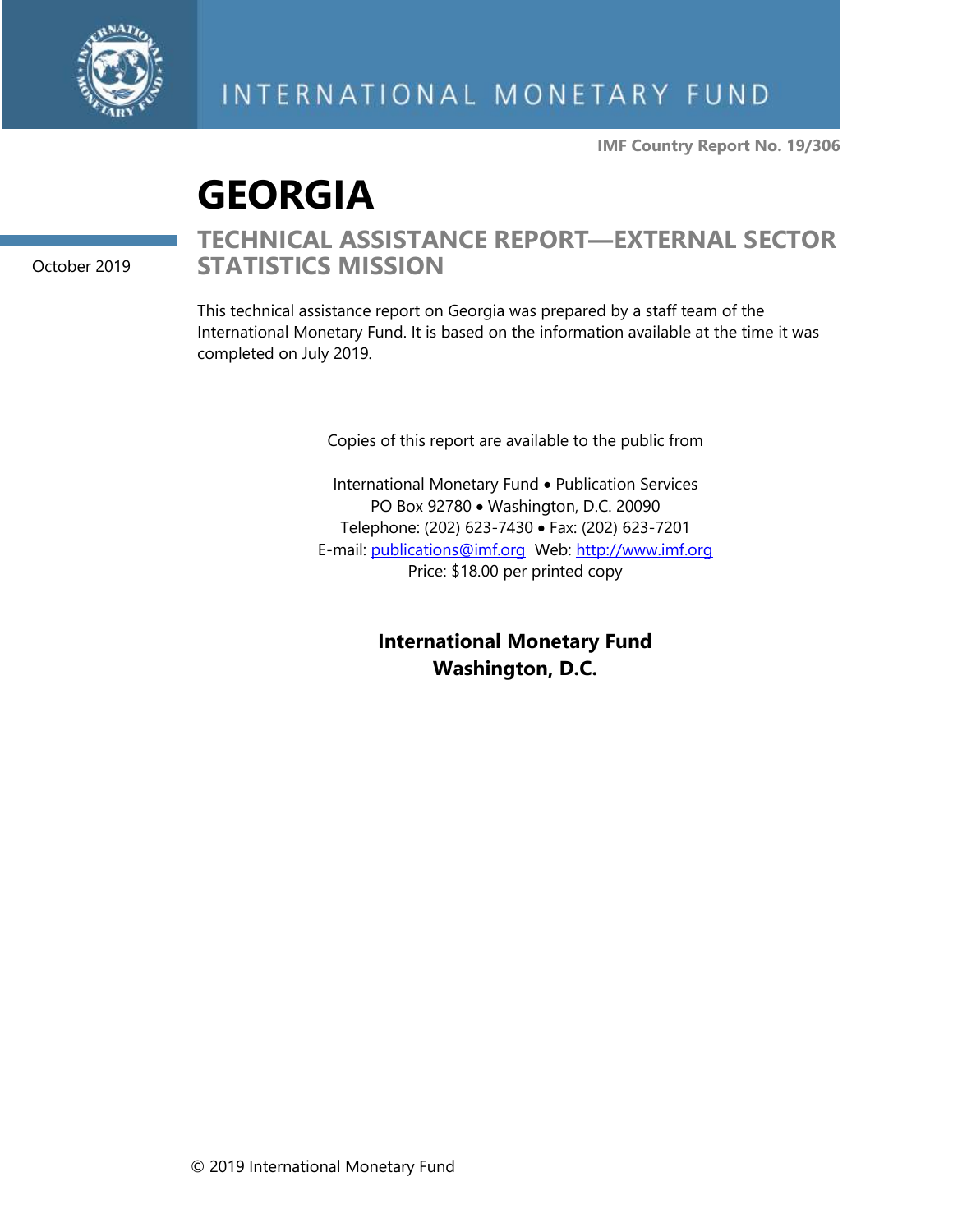

# **GEORGIA**

**JULY 2019**

### **REPORT ON EXTERNAL SECTOR STATISTICS MISSION (MAY 6–10, 2019)**

### **Prepared by Tamara Razin**

The contents of this report constitute technical advice provided by the staff of the International Monetary Fund (IMF) to the authorities of Georgia (the "TA recipient") in response to their request for technical assistance. This report (in whole or in part) or summaries thereof may be disclosed by the IMF to IMF Executive Directors and members of their staff, as well as to other agencies or instrumentalities of the TA recipient, and upon their request, to World Bank staff, and other technical assistance providers and donors with legitimate interest, unless the TA recipient specifically objects to such disclosure (see Operational Guidelines for the Dissemination of [Technical Assistance Information\)](http://www.imf.org/external/np/pp/eng/2013/061013.pdf). Publication or Disclosure of this report (in whole or in part) or summaries thereof to parties outside the IMF other than agencies or instrumentalities of the TA recipient, World Bank staff, other technical assistance providers and donors with legitimate interest, shall require the explicit consent of the TA recipient and the IMF's Statistics Department.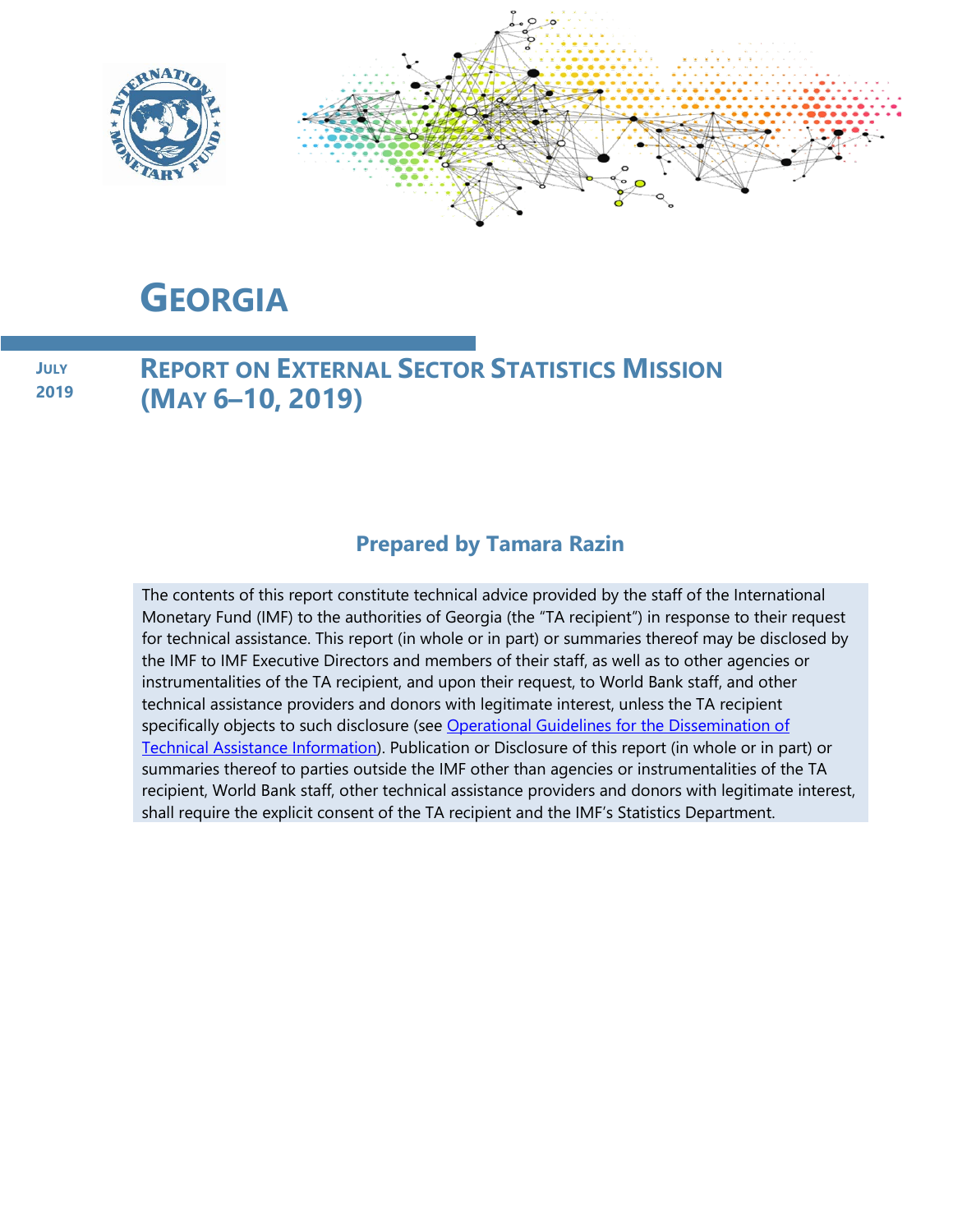# **CONTENTS**

| SUMMARY OF MISSION OUTCOMES AND PRIORITY RECOMMENDATIONS _______________________4                   |  |
|-----------------------------------------------------------------------------------------------------|--|
| DETAILED TECHNICAL ASSESSMENT AND RECOMMENDATIONS ______________________________6                   |  |
| A. Action Plan 6                                                                                    |  |
| B. Improving the Accuracy of Balance of Payments and IIP Statistics______________________________7  |  |
|                                                                                                     |  |
| <b>FIGURES</b>                                                                                      |  |
| 1. Adjustments to CDIS Data Following the Reconciliation with IIP _______________________________11 |  |
|                                                                                                     |  |
| <b>TABLES</b>                                                                                       |  |
|                                                                                                     |  |
|                                                                                                     |  |
|                                                                                                     |  |
| 4. Change of Motor Vehicles (HS 870321-870380): Import in February 2019_______________________9     |  |
| 5. Change of Motor Vehicles (HS 870321-870380): Reexport in April 2019 __________________________10 |  |
| <b>APPENDICES</b>                                                                                   |  |
|                                                                                                     |  |
|                                                                                                     |  |
| III. Criteria for Determining Loan Liabilities Between Affiliates (based on 2014 External Debt      |  |
|                                                                                                     |  |

IV. Progress on Implementation of 2016 Mission's Recommendations\_\_\_\_\_\_\_\_\_\_\_\_\_\_\_\_\_\_\_\_\_\_\_\_\_\_\_20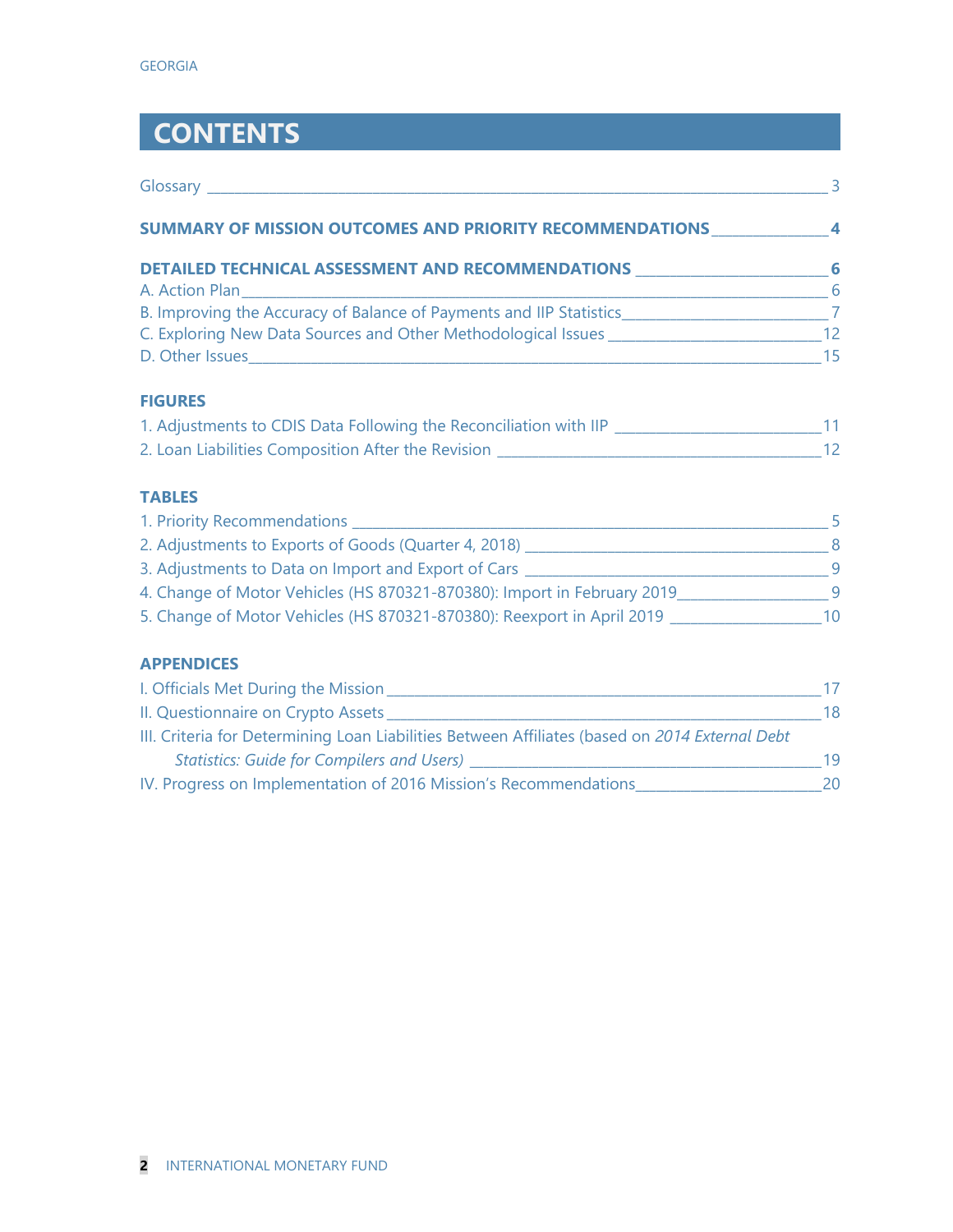### **Glossary**

| <b>CDDB</b>        | <b>Customs Declarations Database</b>                           |
|--------------------|----------------------------------------------------------------|
| <b>CDIS</b>        | Coordinated Direct Investment Survey                           |
| <b>EDSG</b>        | <b>External Debt Statistics: Guide for Compilers and Users</b> |
| ESS                | <b>External sector statistics</b>                              |
| EU                 | European Union                                                 |
| <b>GGDA</b>        | Georgia Game Development Association                           |
| Geostat            | National Statistics Office of Georgia                          |
| IIP.               | International investment position                              |
| <b>IMTS</b>        | International merchandise trade statistics                     |
| IMF                | International Monetary Fund                                    |
| <b>NBG</b>         | National Bank of Georgia                                       |
| <b>SAMIA</b>       | Service Agency of Ministry of Internal Affairs of Georgia      |
| <b>SEEA</b>        | Survey on external economic activity                           |
| TA                 | Technical assistance                                           |
| <b>UN Comtrade</b> | United Nations Commodity Trade Statistics Database             |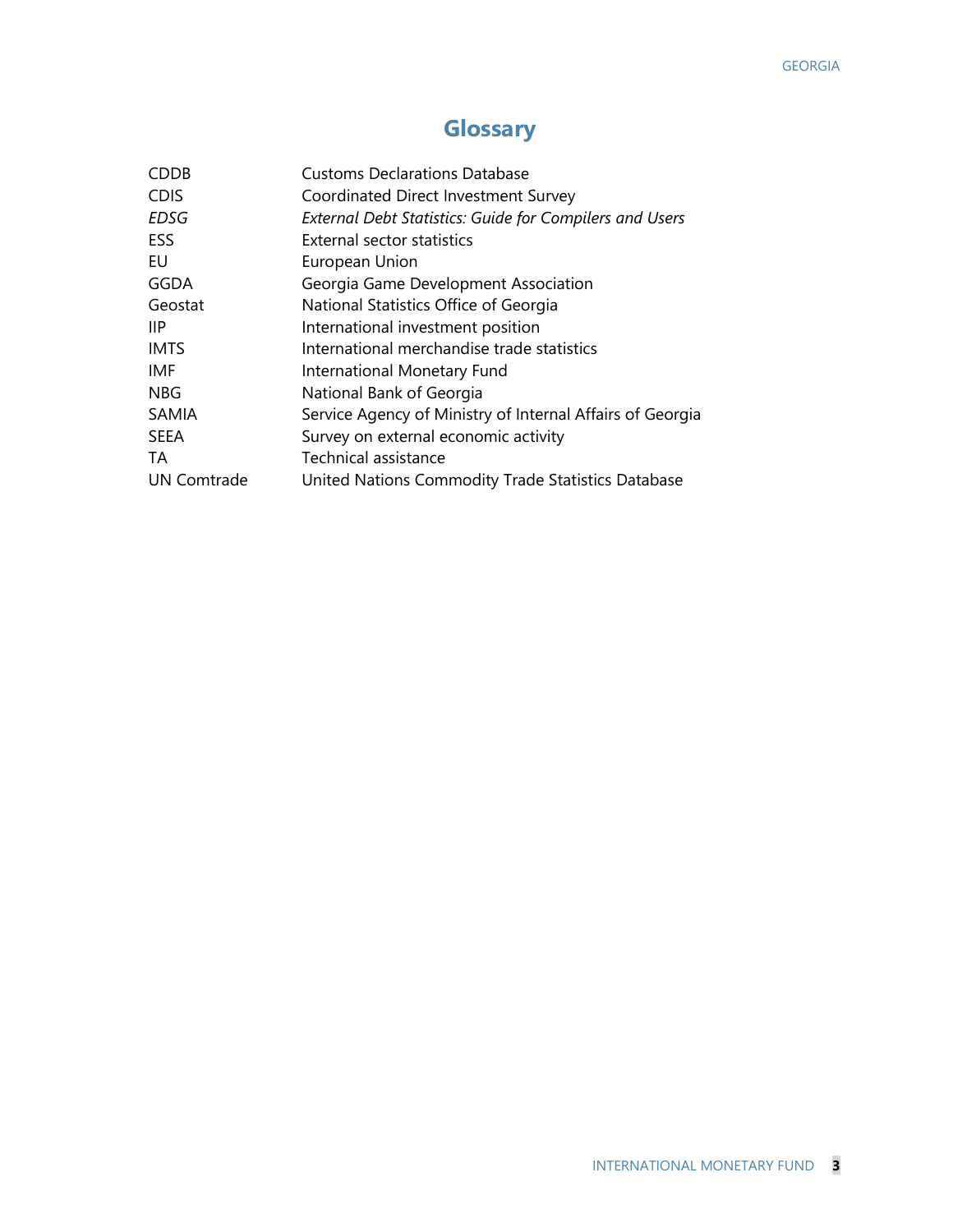# **SUMMARY OF MISSION OUTCOMES AND PRIORITY RECOMMENDATIONS**

1. **An external sector statistics (ESS) technical assistance (TA) mission visited the National Statistics Office of Georgia (Geostat) in Tbilisi, Georgia, during May 6–10, 2019.** It was undertaken at the request of Geostat and was a follow up to the TA mission conducted in November 2016. The main objectives of the mission were to assess the Geostat's progress in the area of external sector statistics (ESS) and provide further recommendations on improving the data collection and compilation for producing the financial account components, including direct investment statistics, in an integrated format. Additionally, the mission worked closely with the National Bank of Georgia (NBG)—the institution in charge of compilation of balance of payments, international investment position (IIP), and external debt statistics—on issues related to reconciliation between the data provided by the Geostat with compiled ESS datasets.

2. **For improving the accuracy of classification of balance of payments components, a review of other sectors' loans registered in ESS was undertaken to identify the possible affiliation of debtors and creditors.** Among the registered private sector loans, 372 loans have been identified as possibly being contracted within the direct investment relationship and have been subject to detailed scrutiny. After investigating the chain of ownership, 157 loans have been gauged as being from affiliated creditors. The mission assessed the applied selection criteria and assisted in deciding on an additional ten uncertain cases. The Geostat-NBG exercise resulted in reclassifying about USD\$700 million of loan liabilities from other investment to direct investment—debt instruments.

3. **The coverage and methodological treatment of import/export of cars in international merchandise trade statistics and the balance of payments have been an issue.** Geostat conducted an analysis of dynamics in declared prices for imported, exported, and re-exported cars. With the mission's assistance and based on the analysis' results, a method has been agreed for filling the gaps in coverage of imported cars and for addressing the limitations in valuation of re-exported cars.

4. **The coverage of transactions related to crypto assets in ESS of Georgia has been of concern during the recent years.** Georgia is among the four countries leading in mining Bitcoins and has an established system for transacting in crypto assets. During the meetings with representatives of a mining company and of a company facilitating the foreign exchange transactions in crypto assets, the availability of information related to transactions with nonresidents was discussed. Also, preliminary agreement was sought with the companies for reporting data for balance of payments purposes. A list of indicators for collecting data on crypto assets was drafted that will be tested with targeted companies.

#### 5. **The mission stressed the need for improving the coverage of transactions related to gambling that have shown a growing trend in recent years, with increasing nonresidents'**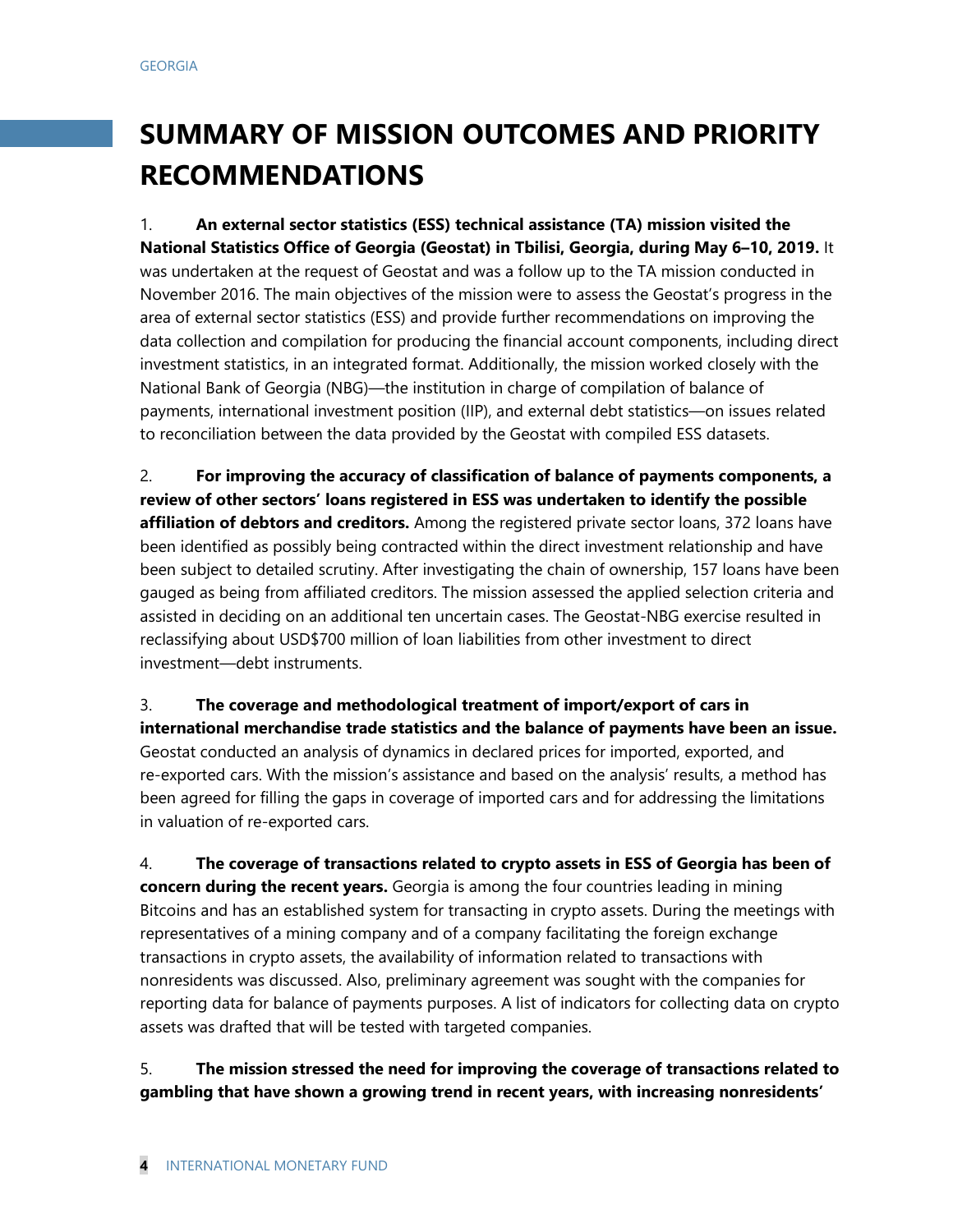**activities.** A meeting was held with the President of Georgia Game Development Association (GGDA) where it was agreed that Geostat will prepare a list of questions to be included in existing surveys for capturing the value of bets by the nonresidents and their winnings and will discuss it with the administration of a few biggest casinos to assess the possibility of reporting such data.

6. **The mission was also consulted on the treatment of debt liabilities of LLC Marabda-Kartsakhi Railway.** These liabilities arise from the foreign financing of the project for the development and operation of a direct railway link through Georgia connecting the railway networks of Azerbaijan and Turkey. According to the signed agreement, the loan liability, and consequently its service, will be transferred to a joint enterprise that will be established by the Azerbaijan Railways and Georgian Railways when the project is finalized. The two shareholders will have equal shares in the joint enterprise. The mission advised that, based on the loan agreement, this is and will remain an existing debt liability of the LLC Marabda-Kartsakhi Railway until the joint enterprise is established.

7. **Geostat and the NBG worked on eliminating discrepancies in direct investment data disseminated by the former and those included in balance of payments by the latter.** As a result, Geostat established an integrated database on direct investment and started publishing both transactions and positions. The reconciliation exercise also eliminated the discrepancies between IIP and Coordinated Direct Investment Survey data. The mission analyzed the reconciliation results and advised on further steps for eliminating the identified remaining issues.

8. **The staff resources assigned to the production of ESS at Geostat are insufficient.**  With the increasing workload due to the compilation and dissemination of new products or to enhancing the coverage and quality of existing products, and bearing in mind the staff turnover, there is need to consider allocating additional staff to the External Trade and Foreign Investments Statistics Department (either on a permanent or contractual basis).

#### 9. **To support progress in the above areas, the mission recommended a detailed one-year action plan (see below), with the following priority recommendations carrying particular weight to make headway in improving Georgia's ESS.**

| Target Date             | <b>Priority Recommendation</b>                                                                                                                                                       | <b>Responsible</b><br><b>Institutions</b> |
|-------------------------|--------------------------------------------------------------------------------------------------------------------------------------------------------------------------------------|-------------------------------------------|
| August 2019             | Reclassify the loans assessed as being between affiliated<br>entities from other investment to direct investment in balance<br>of payments, IIP, external debt statistics, and CDIS. | <b>Geostat, NBG</b>                       |
| <b>December</b><br>2019 | Introduce changes in international merchandise trade<br>statistics (IMTS) for addressing issues in coverage and<br>valuation of import, export, and re-export of cars.               | Geostat                                   |

#### **Table 1. Priority Recommendations**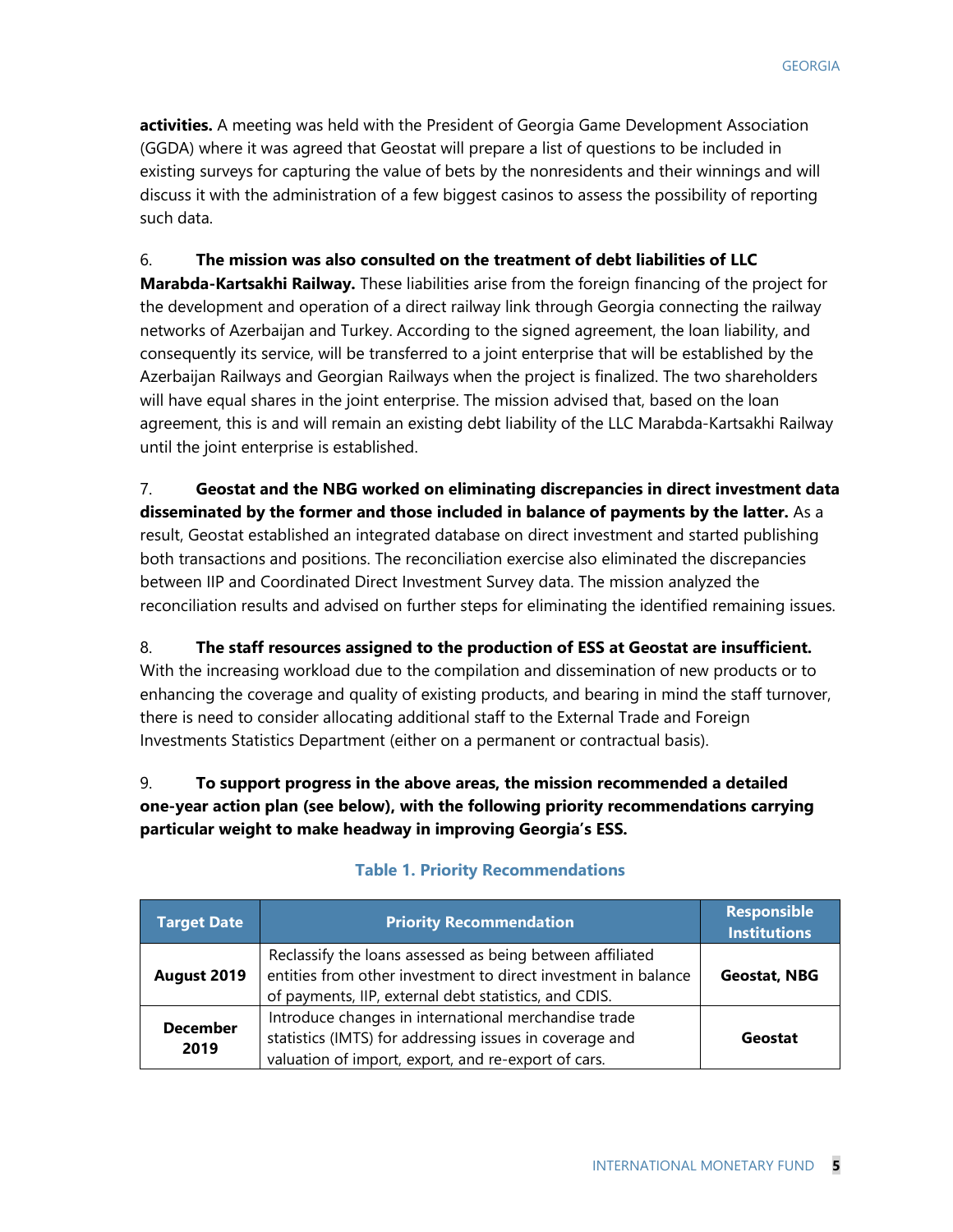# **DETAILED TECHNICAL ASSESSMENT AND RECOMMENDATIONS**

#### **A. Action Plan**

10. **The below action plan includes steps to accomplish milestones as well as the target completion dates.** The plan is for technical compilers. Actions are prioritized (high (H), medium (M), low (L)).

| <b>Priority</b>                                                                             | <b>Action/Milestone</b>                                                                       | <b>Target</b>          |  |  |  |  |
|---------------------------------------------------------------------------------------------|-----------------------------------------------------------------------------------------------|------------------------|--|--|--|--|
|                                                                                             |                                                                                               | <b>Completion Date</b> |  |  |  |  |
|                                                                                             | Outcome: Data are compiled using the concepts and definitions, coverage, institutional sector |                        |  |  |  |  |
| classification of the latest manual                                                         |                                                                                               |                        |  |  |  |  |
| H                                                                                           | Finalize the revision of other sectors loan liabilities for                                   | <b>July 2019</b>       |  |  |  |  |
|                                                                                             | identifying the affiliation of creditors and debtors.                                         |                        |  |  |  |  |
| H(PR)                                                                                       | Reclassify the loans assessed as being between affiliated                                     | August 2019            |  |  |  |  |
|                                                                                             | entities from other investment to direct investment in                                        |                        |  |  |  |  |
|                                                                                             | balance of payments, IIP, external debt statistics, and CDIS.                                 |                        |  |  |  |  |
| $H$ (PR)                                                                                    | Introduce changes in IMTS for addressing issues in                                            | December 2019          |  |  |  |  |
|                                                                                             | coverage and valuation of import, export, and re-export of                                    |                        |  |  |  |  |
|                                                                                             | cars.                                                                                         |                        |  |  |  |  |
| M                                                                                           | Finalize the list of indicators related to transactions in                                    | <b>July 2019</b>       |  |  |  |  |
|                                                                                             | crypto assets and discuss them with relevant companies.                                       |                        |  |  |  |  |
| M                                                                                           | Finalize the list of indicators related to gambling activity, in                              | September 2019         |  |  |  |  |
|                                                                                             | cooperation with the GGDA.                                                                    |                        |  |  |  |  |
|                                                                                             | Outcome: Source data are adequate for the compilation of ESS                                  |                        |  |  |  |  |
| н                                                                                           | Adjust the survey forms for including questions related to                                    | September 2019         |  |  |  |  |
|                                                                                             | transactions in crypto assets and gambling activity                                           |                        |  |  |  |  |
| Launch the collection of data for ESS based on the revised<br>H                             |                                                                                               | October 2019           |  |  |  |  |
|                                                                                             | survey forms.                                                                                 |                        |  |  |  |  |
| M                                                                                           | Monitor the developments in the market of crypto assets                                       | Ongoing                |  |  |  |  |
|                                                                                             | in Georgia for identifying potential new reporters.                                           |                        |  |  |  |  |
|                                                                                             | <b>Outcome: Resources</b> are adequate for compiling and/or disseminating macroeconomic and   |                        |  |  |  |  |
| financial statistics.                                                                       |                                                                                               |                        |  |  |  |  |
| H                                                                                           | Increase the staff resources allocated to External Trade and                                  | 2020                   |  |  |  |  |
|                                                                                             | Foreign Investments Statistics Department.                                                    |                        |  |  |  |  |
| <b>Outcome: Data and metadata</b> are easily available and assistance to users is adequate. |                                                                                               |                        |  |  |  |  |
| M                                                                                           | Start disseminating the aggregated direct investment data                                     | March 2020,            |  |  |  |  |
|                                                                                             | in Geostat publications on assets - liabilities bases, in                                     | together with the      |  |  |  |  |
|                                                                                             | addition to directional principle.                                                            | publication of IIP     |  |  |  |  |
|                                                                                             |                                                                                               | by the NBG             |  |  |  |  |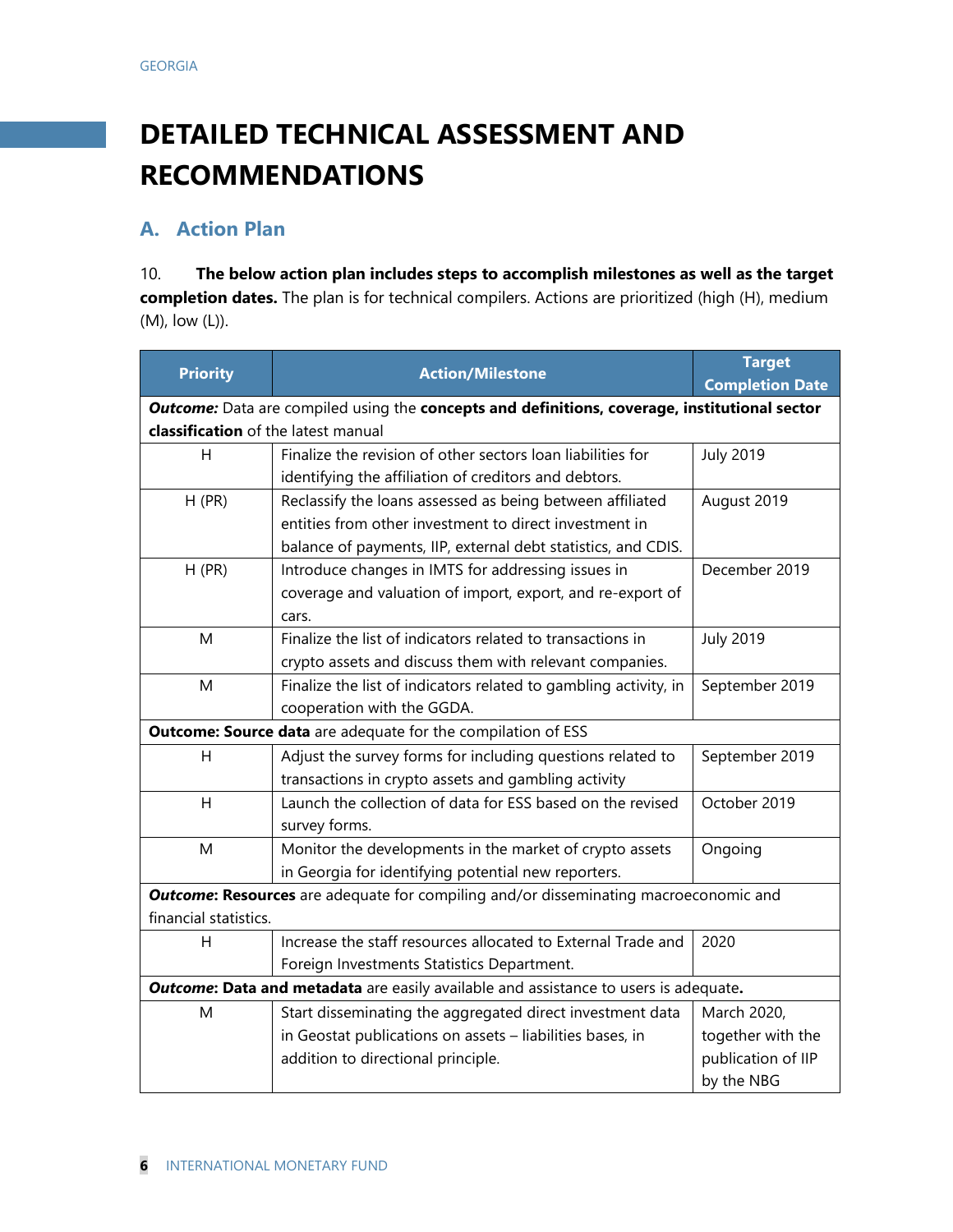| <b>Priority</b>                                                                                          | <b>Action/Milestone</b>                                                                                                                                                                                                   | <b>Target</b><br><b>Completion Date</b> |  |
|----------------------------------------------------------------------------------------------------------|---------------------------------------------------------------------------------------------------------------------------------------------------------------------------------------------------------------------------|-----------------------------------------|--|
| <b>Outcome: Revision</b> studies and revision policy have been released internally and/or to the public. |                                                                                                                                                                                                                           |                                         |  |
| M                                                                                                        | Adjust the revision approach for allowing introducing<br>changes to data for previous years during the compilation<br>of quarterly data, when there is need to assure their<br>consistency with balance of payments data. | Regularly, when<br>needed               |  |

11. **The mission acknowledges progress in ESS compilation.** The sub-sections below include detailed compilation information that was worked on with the authorities during the mission and focus on areas where there is scope for further improvements.

#### **B. Improving the Accuracy of Balance of Payments and IIP Statistics**

#### **Trade in Goods**

12. **The trade in goods statistics compiled based on customs declarations database (CDDB) has an adequate coverage of imports/exports (i) by legal entities, (ii) by individuals in value that exceed the allowed limit for non-duty import, and (iii) via postage packages.** Geostat conducts routine control of data registered in CDDB and also replaces the CDDB data on import/export of gas and electricity with data collected directly from companies that transport such goods. It compiles and disseminates the IMTS by country and group of commodities.

13. **The NBG uses the aggregated trade data provided by Geostat for balance of payments needs and makes additional adjustments for both imports and exports** (see details on NBG's adjustments in 2016 TA mission report). The most significant adjustments are based on the results of the comparison of CDDB data with mirror statistics for partner countries using the Comtrade database of the United Nations [\(http://comtrade.un.org/\)](https://mail.imf.org/owa/,DanaInfo=cashq.imf.org,SSL+redir.aspx?C=y_U_7KlkJky1EIDkipPYCPM9QSVfi89IOCxY3w9vBI9EcytXzUcuZSRXHNwKRdJnyB5FEfcPlHo.&URL=http%3a%2f%2fcomtrade.un.org%2f) (UN Comtrade). The NBG conducts a cross analysis of exports/imports for major trade partners (e.g., Turkey, Russia, European Union, Armenia, Azerbaijan, etc.) and calculates the correction coefficients as a proportion of total imports/exports from/to partner countries. Because the cross-comparison is done only for some countries, all trade partners are included in eight groups with average adjusting ratio for each group. Following the 2016 mission's recommendations, the composition of the groups was adjusted to take into consideration the changes in the trade environment of Georgia and its partner countries (e.g., new composition of Eurasia customs union) and the coefficients have been revised regularly. An example of the corrections to export of goods data is shown in Table 2. The mission reiterated that in case of considerable discrepancies between CDDB and Comtrade data, Geostat and NBG to collaborate with Customs for contacting the partner country for cross-checking the discrepancies.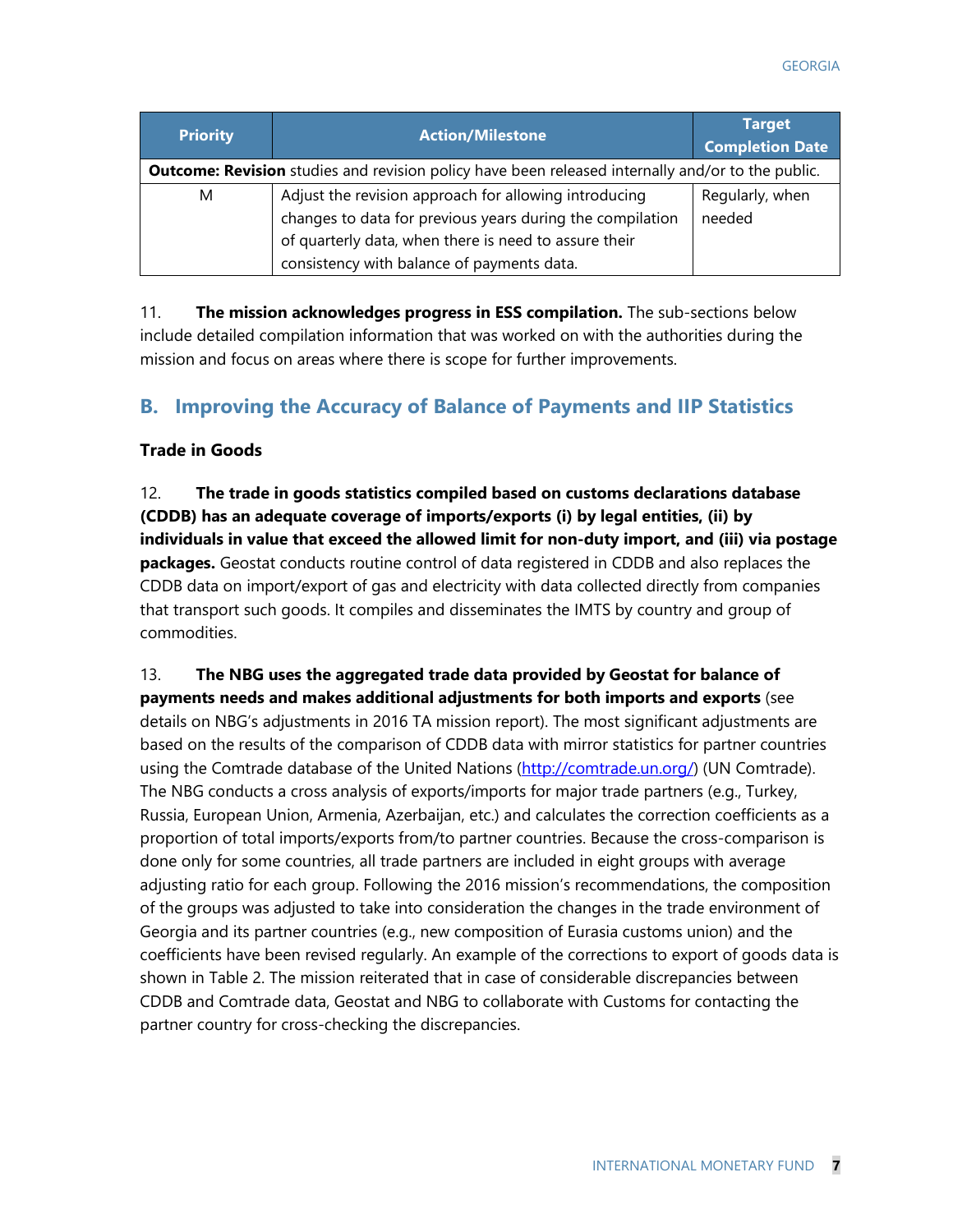|                                | <b>Applied</b>         | <b>The Data on Export of Goods</b> |                         |  |  |
|--------------------------------|------------------------|------------------------------------|-------------------------|--|--|
| <b>Geographical Zone</b>       | <b>Coefficient (%)</b> | <b>Before Adjustment</b>           | <b>After Adjustment</b> |  |  |
|                                | 1.29                   | 139.90                             | 180.47                  |  |  |
| 2                              | 1.31                   | 155.34                             | 203.50                  |  |  |
| 3                              | 1.32                   | 122.62                             | 161.25                  |  |  |
| 4                              | 1.33                   | 160.47                             | 213.43                  |  |  |
| 5                              | 1.33                   | 78.55                              | 104.47                  |  |  |
| 6                              | 1.31                   | 147.36                             | 193.04                  |  |  |
|                                | 1.25                   | 17.71                              | 22.14                   |  |  |
| 8                              | 1.30                   | 84.51                              | 109.86                  |  |  |
| Non-adjustable export          |                        | 1.27                               | 1.27                    |  |  |
| Total                          |                        | 907.73                             | 1,189.42                |  |  |
| Adjustment value               |                        |                                    | 281.69                  |  |  |
| Average adjustment coefficient |                        |                                    | 31.0%                   |  |  |

| Table 2. Adjustments to Exports of Goods (Quarter 4, 2018) |  |  |  |  |
|------------------------------------------------------------|--|--|--|--|
|                                                            |  |  |  |  |

14. **The coverage and methodological treatment of import/export of cars in IMTS and the balance of payments have been an issue.** The import and export of cars have been significant components in Georgia's trade starting from 2004; a considerable drop was registered starting from 2015. Data were compiled based on data maintained by Service Agency of Ministry of Internal Affairs of Georgia (SAMIA). According to the existing procedures, the registration of imported cars is done by SAMIA and importers are granted 60+30 days to register the imported cars together with their customs clearance. However, if within the allowed period the cars are re-exported, those cars are included in export data without their inclusion in import data. The NBG makes rough adjustments to data on import of cars that are re-exported and include the adjustments in balance of payments goods data; however, no adjustments are made yet by Geostat to IMTS data.

15. **Geostat conducted an analysis of dynamics in declared prices for imported,** 

**exported, and re-exported cars.** The analysis was done identifying import of new and used cars by companies and individuals comparing the import and re-export prices. With the mission's assistance and based on the analysis' results, approaches were agreed for filling the gaps in coverage of imported cars and for addressing the limitations in valuation of re-exported cars. Geostat should make adjustments to import and re-export of cars based on available information from SAMIA and following the approach described in Table 3.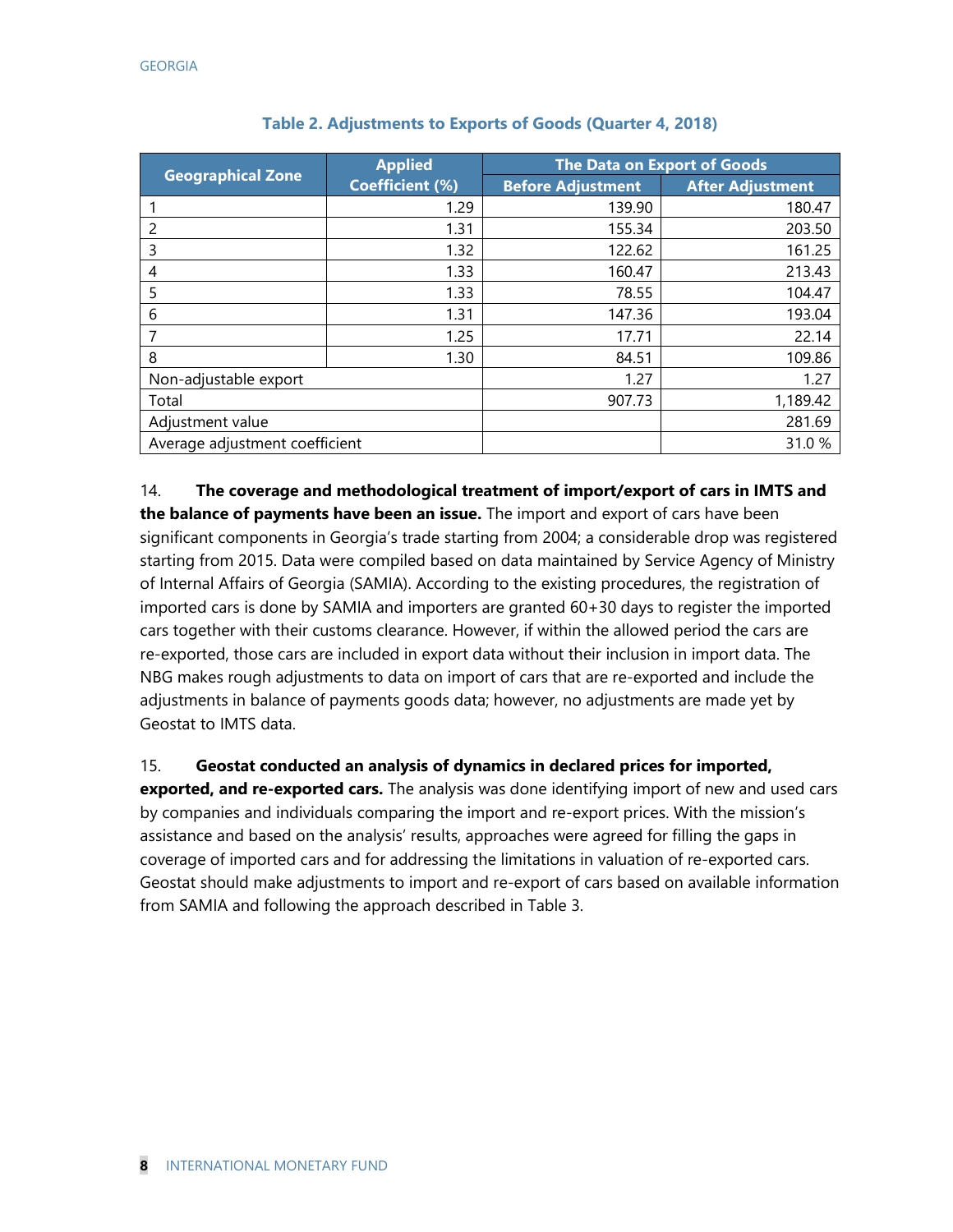|                | <b>Importer</b>    | Car<br><b>Category</b> | <b>Price Analysis</b>                                                               | <b>Estimation Approach</b>                                                                                                                                                                                                                            |
|----------------|--------------------|------------------------|-------------------------------------------------------------------------------------|-------------------------------------------------------------------------------------------------------------------------------------------------------------------------------------------------------------------------------------------------------|
| 1a             | Companies          | New cars               | Export prices are<br>higher than<br>import prices                                   | If exported car is not included in import,<br>estimate the import price by deducting<br>(i) the estimated profit margin<br>(approximately 15 percent) and (ii) freight<br>and insurance (based on an ad-hock survey<br>of importers).                 |
| 1 <sub>b</sub> |                    | Used cars              | Export prices are<br>lower than import<br>prices                                    | (i) Consider the export price as import<br>prices; (ii) estimate export prices by adding<br>the profit margin (approximately<br>10 percent).                                                                                                          |
| 2a             | <b>Individuals</b> | New cars               | Export prices are<br>understated<br>mainly for cars<br>with high engine<br>capacity | Conduct a detailed analysis of data for one<br>month and decide if there is basis for<br>adjusting. If the decision is to adjust the<br>data, adjustment coefficient should be<br>estimated based on the analysis results.                            |
| 2 <sub>b</sub> |                    | Used cars              | Export prices are<br>lower than import<br>prices                                    | (i) Consider export prices as import prices;<br>(ii) introduce the estimated values of<br>imported cars in imports for t-2 month;<br>(iii) estimate export prices by adding the<br>profit margin (approximately 10 percent)<br>for all types of cars. |

| Table 3. Adjustments to Data on Import and Export of Cars |
|-----------------------------------------------------------|
|-----------------------------------------------------------|

16. **Geostat conducted a pilot exercise for adjusting the import of cars and their reexport in IMTS for one month following the agreed estimation approach described above.** The results are presented in Tables 4 and 5 and show an increase in import of cars for one month by 3.4 percent and an increase by only 0.7 percent in reexport of car. Geostat should coordinate with the NBG the adjustments to import/re-export of cars in IMTS and balance of payments to assure their consistency.

|                        | Mill. USD |
|------------------------|-----------|
| Import (before change) | 648.1     |
| Change                 | 22.6      |
| Change, %              | 3.5       |
| Import (after change)  | 670.7     |

#### **Table 4. Change of Motor Vehicles (HS 870321-870380): Import in February 2019**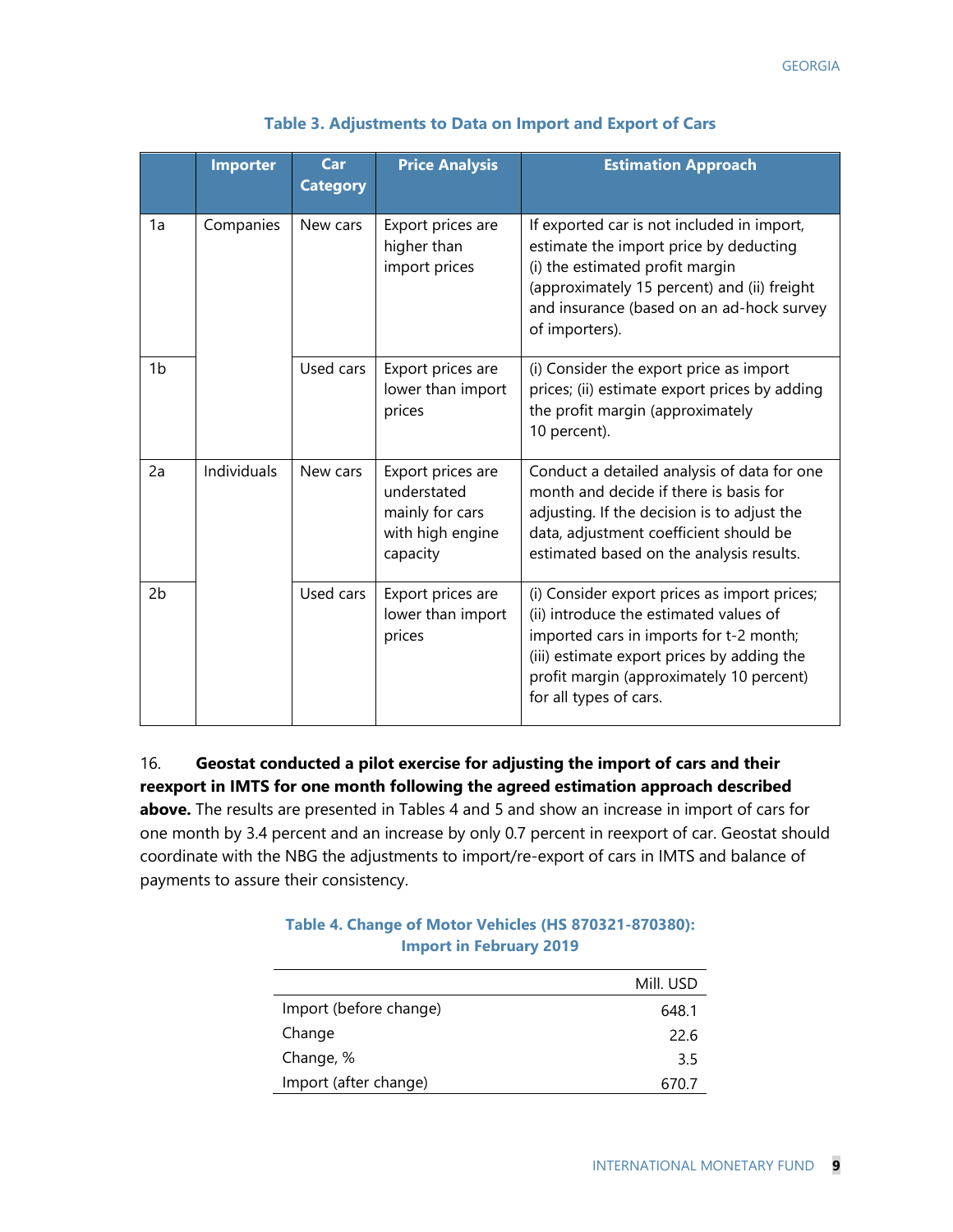|                          | Mill. USD |
|--------------------------|-----------|
| Reexport (before change) | 307.4     |
| Change                   | 2.4       |
| Change, %                | 0.8       |
| Reexport (after change)  | 309.8     |

#### **Table 5. Change of Motor Vehicles (HS 870321-870380): Reexport in April 2019**

#### **Direct Investment**

17. **Geostat is the institution in charge of collecting, compiling, and disseminating data on direct investment.** The main data source for direct investment is the survey on external economic activity (SEEA) conducted on a quarterly and annual basis. Geostat is carrying out the verification and validation of data in SEEA in respect only from direct investment reporters while the verification and validation of data for non- direct investment reporters is performed by the NBG. This distribution of functions assures a timely and better verification of reported data.

18. **Geostat and the NBG worked on eliminating discrepancies in direct investment data disseminated by the former with those included in IIP by the latter.** The reconciliation exercise eliminated the discrepancies between IIP and Coordinated Direct Investment Survey (CDIS) data (Figure 1). The alignment of data was possible after Geostat established an integrated database on direct investment and started the compilation of integrated direct investment data that included flows and positions, and accounted for price and exchange rate changes. The mission analyzed the reconciliation results with focus on flows registered as "other changes". The data included under that item consist mainly of reclassifications due to change in residence or in institutional sectors. They also covered the downward adjustments due to the liquidation of companies. Apart from the liquidated companies, Geostat is removing from the database through "other changes" also the data on companies that did not submit the survey for two years in a row and did not fill in the tax returns for that period. The mission advised applying a more precautionary approach in such adjustments as some companies could be dormant for some period and restart their activity later. The data for companies should be removed only if there is proof that they are going through liquidation.

19. **The compilation and dissemination of both transactions and positions for direct investment data is crucial for informed policy making.** In 2018, in addition to flows Geostat started disseminating the positions on direct investment, which has been done in two frameworks—in *BPM6* bases for consistency with balance of payments and IIP and in *BPM5* basis for consistency with CDIS.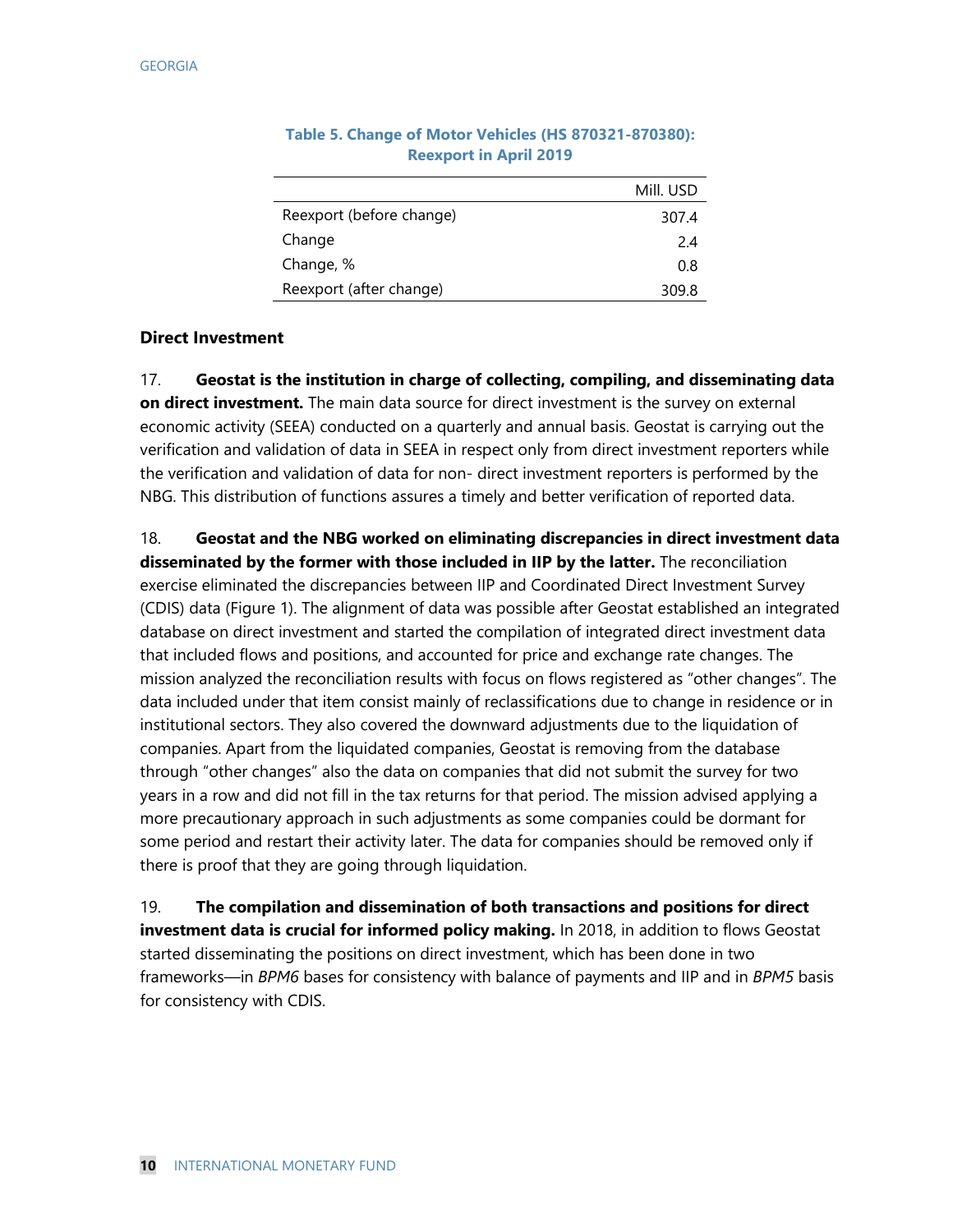

#### **Figure 1. Adjustments to CDIS Data Following the Reconciliation with IIP**

20. **The compilation and dissemination of both transactions and positions for direct investment data is crucial for informed policy making.** In 2018, in addition to flows Geostat started disseminating the positions on direct investment, which has been done in two frameworks—in *BPM6* bases for consistency with balance of payments and IIP and in *BPM5* basis for consistency with CDIS.

21. **For improving the accuracy of classification of balance of payments components, a review of other sectors' loans registered in ESS was undertaken to identify the possible affiliation of debtors and creditors.** It was a common effort undertaken by a Geostat-NBG working group that targeted 1073 private sector loans that registered disbursements/repayments during 2016–2018. From the targeted loans, 372 loans have been identified as possibly being contracted within the direct investment relationship and have been subject to detailed scrutiny. After investigating the chain of ownership, 125 loans have been gauged as being from affiliated creditors applying the established criteria such as the maturity of loan, interest rates, or similarity in names of borrower and lender. The mission assessed the applied selection criteria and assisted in deciding on ten uncertain cases. The exercise resulted in reclassifying about USD\$700 million of loan liabilities from other investment to direct investment—debt instruments (Figure 2).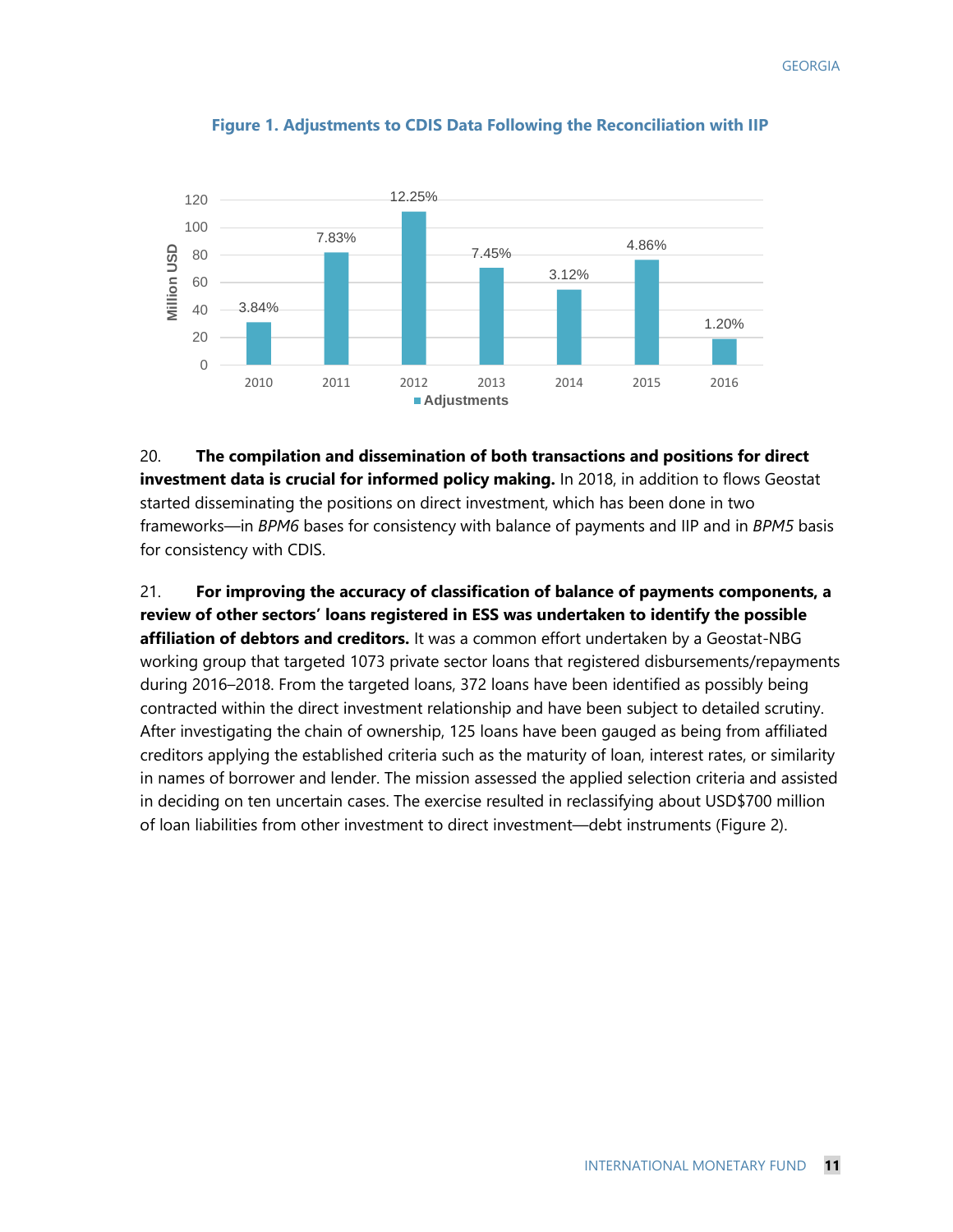

#### **Figure 2. Loan Liabilities Composition After the Revision** *(end-2018, in percent)*

#### *Recommendations:*

- Introduce changes in IMTS for addressing issues in coverage and valuation of import, export, and re-export of cars;
- Finalize the revision of other sectors loan liabilities for identifying the affiliation of creditors and debtors;
- Reclassify the loans assessed as being between affiliated entities from other investment to direct investment in balance of payments, IIP, external debt statistics, and CDIS;
- Start disseminating the aggregated direct investment data in Geostat publications on assets – liabilities bases, in addition to directional principle.

#### **C. Exploring New Data Sources and Other Methodological Issues**

22. **The coverage of transactions related to crypto assets in ESS of Georgia has been of concern during the recent years.** Georgia is among the four countries leading in mining Bitcoins—there are a number of companies in the country that are involved in mining crypto assets, including a subsidiary of Bitfury Group – the world's largest full service blockchain technology company. During a meeting with representatives of the Bitfury subsidiary, the availability of information related to transactions with nonresidents was discussed. It was also revealed that in addition to mining bitcoins, the company, with the support of parent company, implemented a pilot blockchain land-titling project with the National Agency of Public registry and is working on expanding its blockchain technology solutions to other government departments. At the meeting, preliminary agreement was sought for reporting data for balance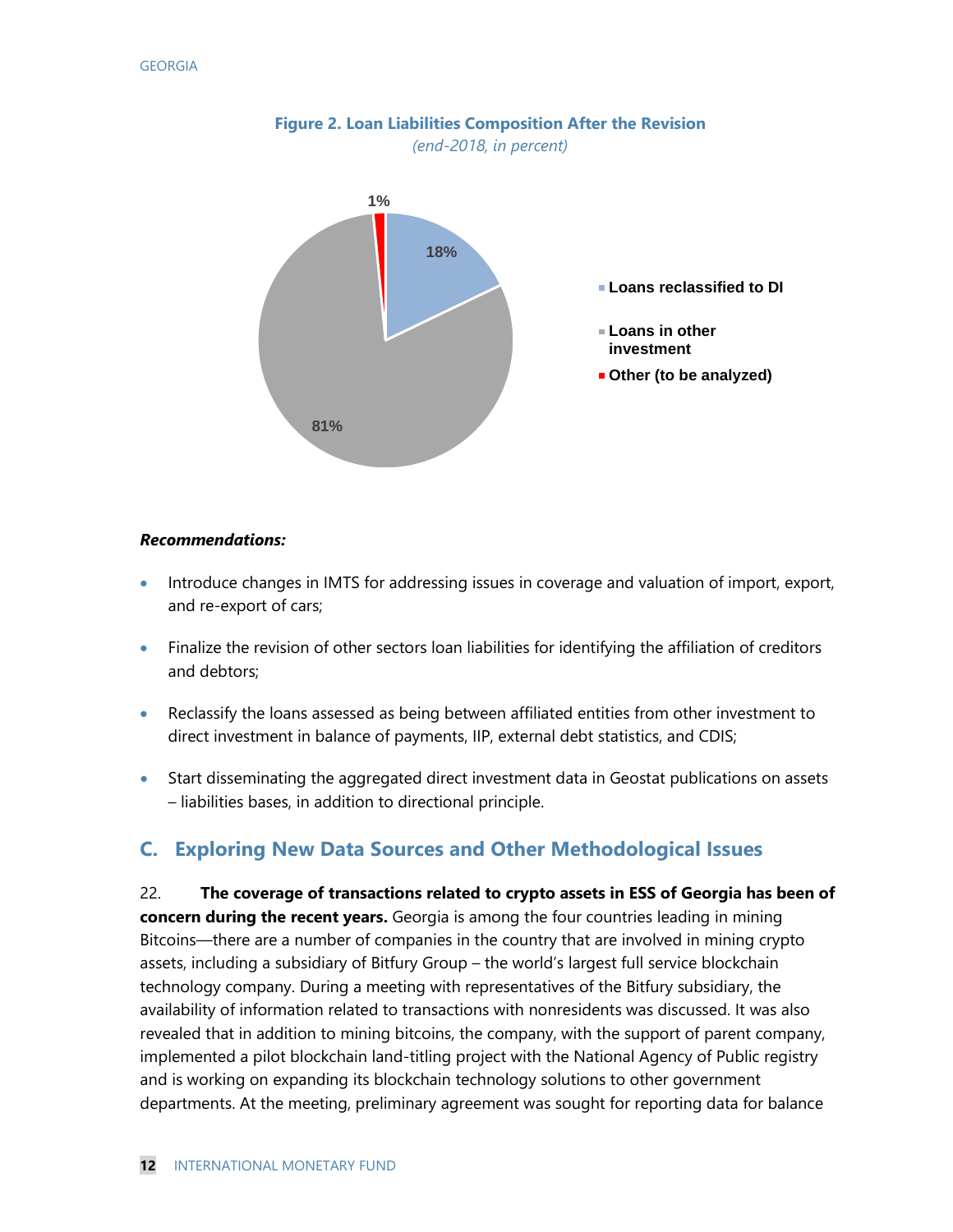of payments purposes. It was agreed that a list of indicators for collecting data on crypto assets will be drafted that will be tested with the Bitfury subsidiary. The draft list of indicators is presented in Appendix II.

23. **The crypto assets activity in Georgia is facilitated by an intermediary specialized in transacting in crypto assets.** The mission met with the management of e-Money—an intermediary company that facilitates the foreign exchange transactions in crypto assets. During the meeting, information was gathered on the system of registering the transactions in crypto assets. It was revealed that every client that wants to transact in crypto assets is required to create an e-wallet that is maintained on the company's platform. The creation of the e-wallet requires a full identification of the client (e.g., passport data are stored in the system). As such, the company is able to provide data for the balance of payments purpose based on residence concept. The NBG informed that during 2017–2018 it conducted a survey of e-Money. The mission recommended that the NBG review the survey questionnaire in cooperation with e-Money and launch it on regular basis.

24. **The mission stressed the need for improving the coverage of transactions related to gambling that have shown a growing trend in recent years, with increasing nonresidents' activities.** A meeting was held with the President of GGDA where it was agreed that Geostat will prepare a list of questions to be included in existing surveys for capturing the value of bets by the nonresidents and their winnings and will discuss it with the administration a few biggest casinos to assess the possibility of reporting such data. The GGDA will provide support in arranging meetings with some casinos' authorities for exploring the feasibility of reporting on their activity.

#### 25. **The mission was consulted on the treatment of debt liabilities of LLC**

**Marabda-Kartsakhi Railway.** These liabilities arise from the foreign financing of the project for the development and operation of a direct railway link through Georgia connecting the railway networks of Azerbaijan and Turkey. According to the signed agreements, [1](#page-13-0) the loan liability, and consequently its service, will be transferred to a joint-venture that will be established by the Azerbaijan Railways and Georgian Railways when the project if finalized. The two shareholders will have equal shares in the joint venture. In providing advice on the classification, the following extracts from the two signed agreements were considered of key relevance:

• Article 3 of the Intergovernmental Agreement and paragraph 5 of the Credit Agreement recognize as "borrower" of the credit line the Marabda-Kartsakhi Railway LLC. Furthermore, Article 5 of Intergovernmental Agreement states: "After the completion of construction and

<span id="page-13-0"></span> <sup>1</sup> The following available documents were analyzed by the mission: (i) the *Agreement between the Government of Georgia and the Republic of Azerbaijan on the Financing, Design, Construction, Rehabilitation-Reconstruction and Operation Terms and Conditions for Marabda-Kartsakhi Segment of the Railway (to the border of Georgia with the Republic of Turkey within the Implementation of a Baku-Tbilisi-Kars (BTK) New Railway Project* ratified by the Parliament of Georgia on March 28, 2007, and (ii) the *Credit Agreement on the Conditions of Financing the Work on Design, Construction, and Rehabilitation of the Railway Section Running from Marabda to the Turkish Border as Part of the Baku-Tbilisi-Kars Railway Line Project* signed on July 1, 2011.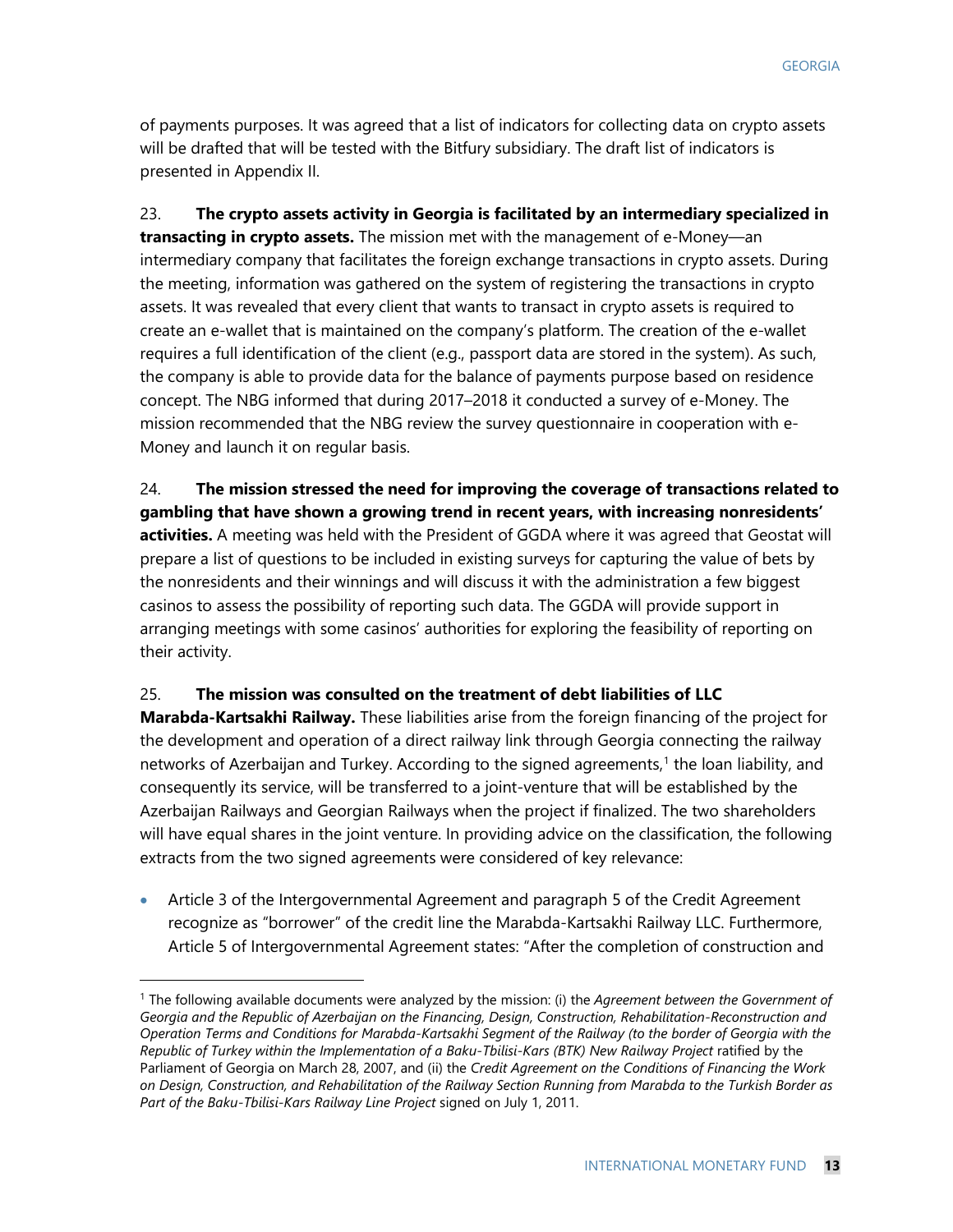commissioning, railway segment infrastructure shall be transferred for operation to a legal entity – joint venture, which shall be incorporated in line with the legislation of Georgia, with equal equity participation (i.e., charter capital shall be equally contributed by the founders) of Railway of Azerbaijan CJSC and Railway of Georgia LL.

• Paragraph 8.2 of the Credit Agreement states: "The parties agree that all of the borrower's obligations as provided for under this Agreement, without exception, including obligations to repay the loan/loans, shall no longer be in force from the moment that an Agreement is signed between the borrower and the joint venture regarding the transfer of the right to use the railway infrastructure of the Section and the assignment of all loan obligations with regard to repayment of the funds."

26. **The mission advised that the recording of transactions and positions, including those related to debt liabilities, in balance of payments, IIP, and external debt statistics should be done following the standards set out in the sixth edition of the** *BPM6* **and in**  *2014 External Debt Statistics: Guide for Compilers and Users (EDSG)***.** Statistical criteria (based on the EDSG) used as the basis in determining the classification of the loan received by the Marabda-Kartsakhi Railway LLC are presented in Appendix III. Applying the criteria to the Marabda-Kartsakhi Railway LLC loan the following conclusions were drawn:

(i) The Azerbaijan Ministry of Transport, identified in the Loan Agreement as creditor, **owns a claim** Marabda-Kartsakhi Railway LLC identified in the Loan Agreement as debtor.

(ii) The Loan Agreement requires **future payments to be made**; this requirement **determines the liability as a debt**. The **principle of ownership** is applicable under this Loan Agreement—the Azerbaijan Ministry of Transport owns a claim on the debtor— Marabda-Kartsakhi Railway LLC, and **the debtor has a liability to the creditor**.

(iii) The **accrual basis for recording** applied in ESS requires that this claim/liability to be recorded when the actual resource flows take place which is when the loan tranches are disbursed by the Marabda-Kartsakhi Railway LLC.

(iv) This claim and liability is **recorded in books of both parties**—creditor and debtor, respectively—on the date when the change of ownership takes place—the date of disbursement.

(v) The transfer of obligations for repaying the Loan to the joint venture is a **contingent liability** as it will take place only after a **condition is fulfilled**—the establishment of the joint venture. Consequently, the joint venture cannot be made liable for a debt before being incorporated as a legal entity.

27. **Accordingly, the mission recommended that the liability for the loan disbursed by the Marabda-Kartsakhi Railway LLC is correctly classified in the compiled balance of**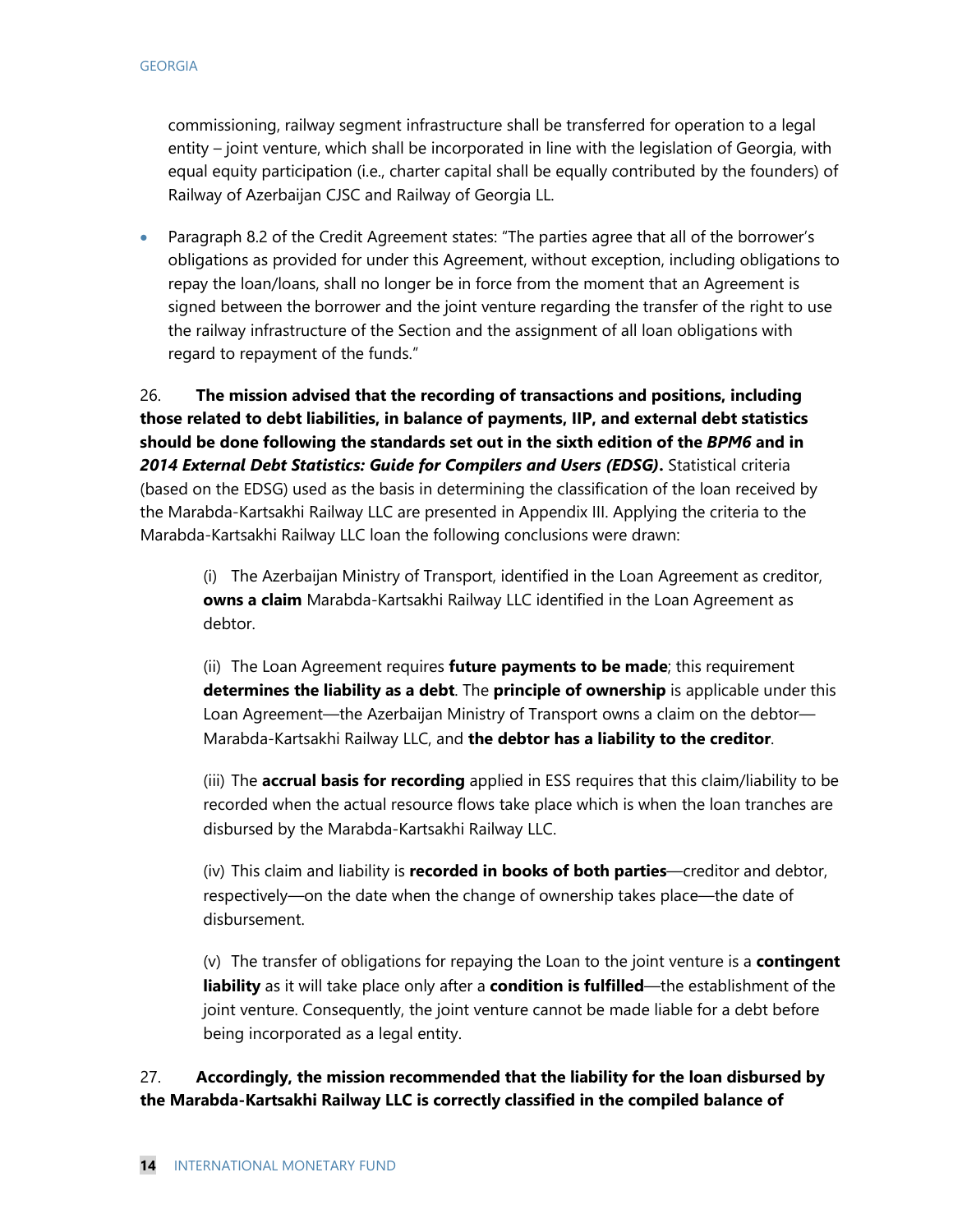**payments, IIP, and EDS under other investment – loans – other sectors.** The reclassification of the Loan to a debt liability within the direct investment is not applicable as the subsidiary joint venture—is not yet established, and there is no direct investment relationship between the creditor—The Azerbaijan Ministry of Transport—and the debtor—the Marabda-Kartsakhi Railway LLC. When the joint venture is established, and the debt liability is transferred to it from the Marabda-Kartsakhi Railway LLC, the debt liability will be reclassified from other investment to direct investment – debt instruments.

#### *Recommendations:*

- Finalize the list of indicators related to transactions in crypto assets and discuss them with relevant companies;
- Finalize the list of indicators related to gambling activity, in cooperation with the GGDA;
- Adjust the survey forms for including questions related to transactions in crypto assets and gambling activity;
- Launch the collection of data for ESS based on the revised survey forms;
- Monitor the developments in the market of crypto assets in Georgia for identifying potential new reporters;
- Continue classifying the Marabda-Kartsakhi Railway LLC's loan liability under other investment – loans – other sectors.

#### **D. Other Issues**

28. **Geostat and the NBG made good progress in implementing the 2016 mission's recommendations.** Out of 17 actions recommended by the 2016 mission, 11 were completed and work on the remaining is ongoing. Thus, the methodology for estimating the value of imported hepatitis C medicines was reviewed; the report form for the SEEA was adjusted for better aligning it to reporters' terminology and reducing reporting burden; discrepancies between balance of payments data compiled by the NBG and the direct investment data produced by Geostat have been eliminated; and extensive work was conducted for compiling the direct investment data disseminated by Geostat in an integrated format that includes both transactions and positions. Details on the implementation of 2016 mission's recommendations are presented in Appendix IV.

29. **Until 2016, the Geostat revision policy did not allow for the revision of published data considered final.** That policy lead to inconsistencies between direct investment time series produced by Geostat and those compiled by the NBG. In July 2016, the Geostat revision policy was changed with the view to permit the revision of time series once a year, when annual data are published. However, considering the NBG revision policy of balance of payments and IIP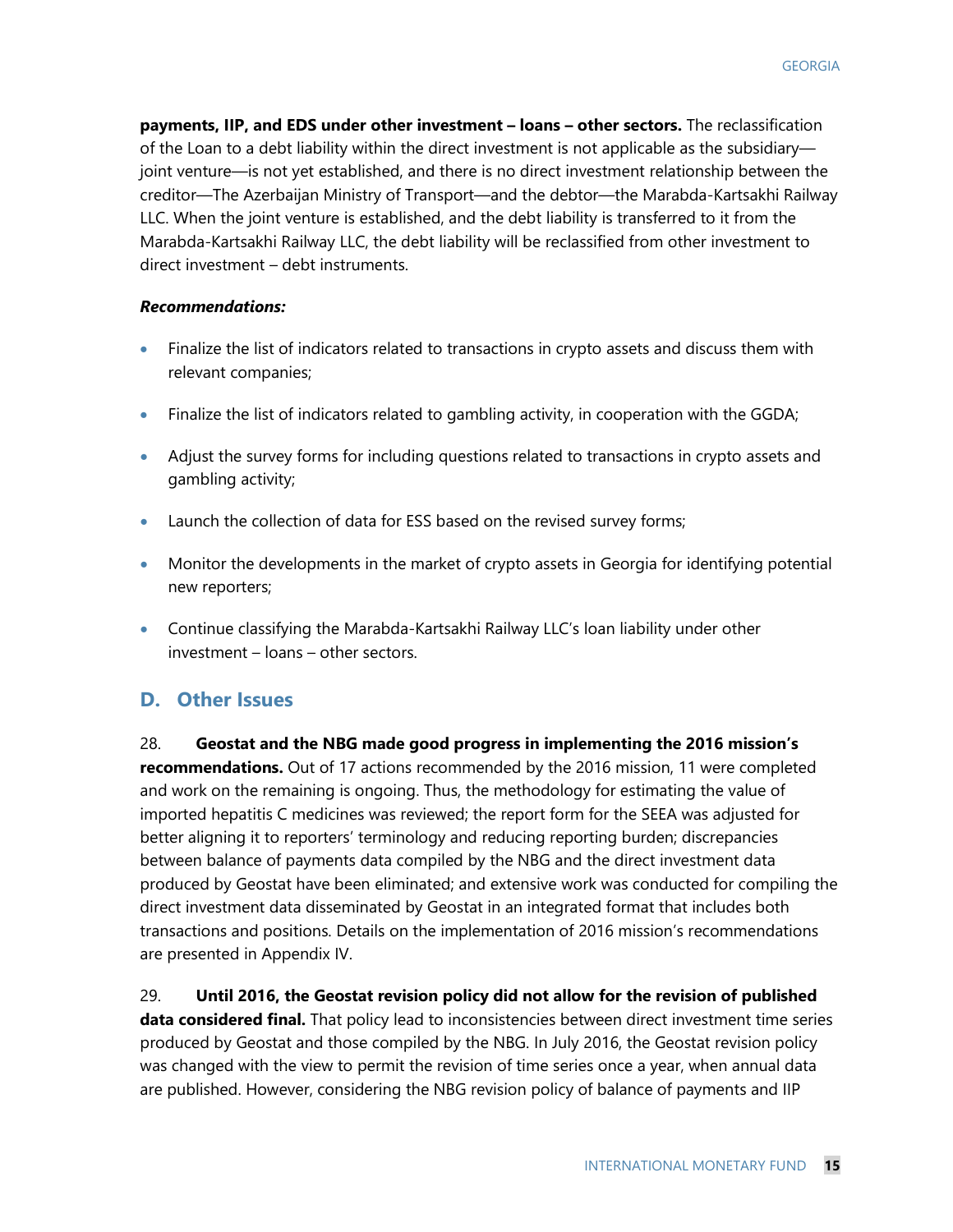where during the compilation of quarterly data for current period data for previous quarters are also reviewed, the inconsistencies between quarterly balance of payments data on direct investment and those published by Geostat remain during the year. It was recommended that Geostat's revision approach of direct investment data to be adjust for covering previous quarters for the current year while compiling quarterly data; the data for previous years will be revised while compiling annual data.

#### 30. **The staff resources assigned to the production of ESS at Geostat are insufficient.**

With the increasing workload due to the compilation and dissemination of new products or to enhancing the coverage and quality of existing products, and bearing in mind the staff turnover, there is need to consider allocating additional staff to the External Trade and Foreign Investments Statistics Department (either on a permanent or contractual basis).

31. **The mission also supported other capacity development initiatives.** At the Geostat's request, the mission participated in meetings with teams operating within two ongoing projects: (i) Eurostat's regional statistical program Statistics through the Eastern Partnership aimed at developing and strengthening capacity building of the official statistics at both regional and national levels; and (ii) Twinning—a European Union (EU) instrument for institutional cooperation between public administrations of EU member states and of beneficiary/partner countries through peer to peer activities (Geostat has been partnered with Statistics Denmark for the component "Development of External Sector Statistics"). Within the first project, the mission assisted in identifying the main areas in goods and services statistics where support would be needed for developing new datasets (e.g., foreign affiliates statistics). Within the second project the focus was on developing an action plan for implementing the earlier agreed modules covering the mirror trade data comparison with EU members and implementing an enterprise survey on cross-border trade in services. The mission's advice was aimed at delineating the outcomes of both projects to avoid overlapping.

#### *Recommendations:*

- Adjust the revision approach for allowing introducing changes to data for previous years during the compilation of quarterly data, when there is need to assure their consistency with balance of payments data;
- Increase the staff resources allocated to External Trade and Foreign Investments Statistics Department.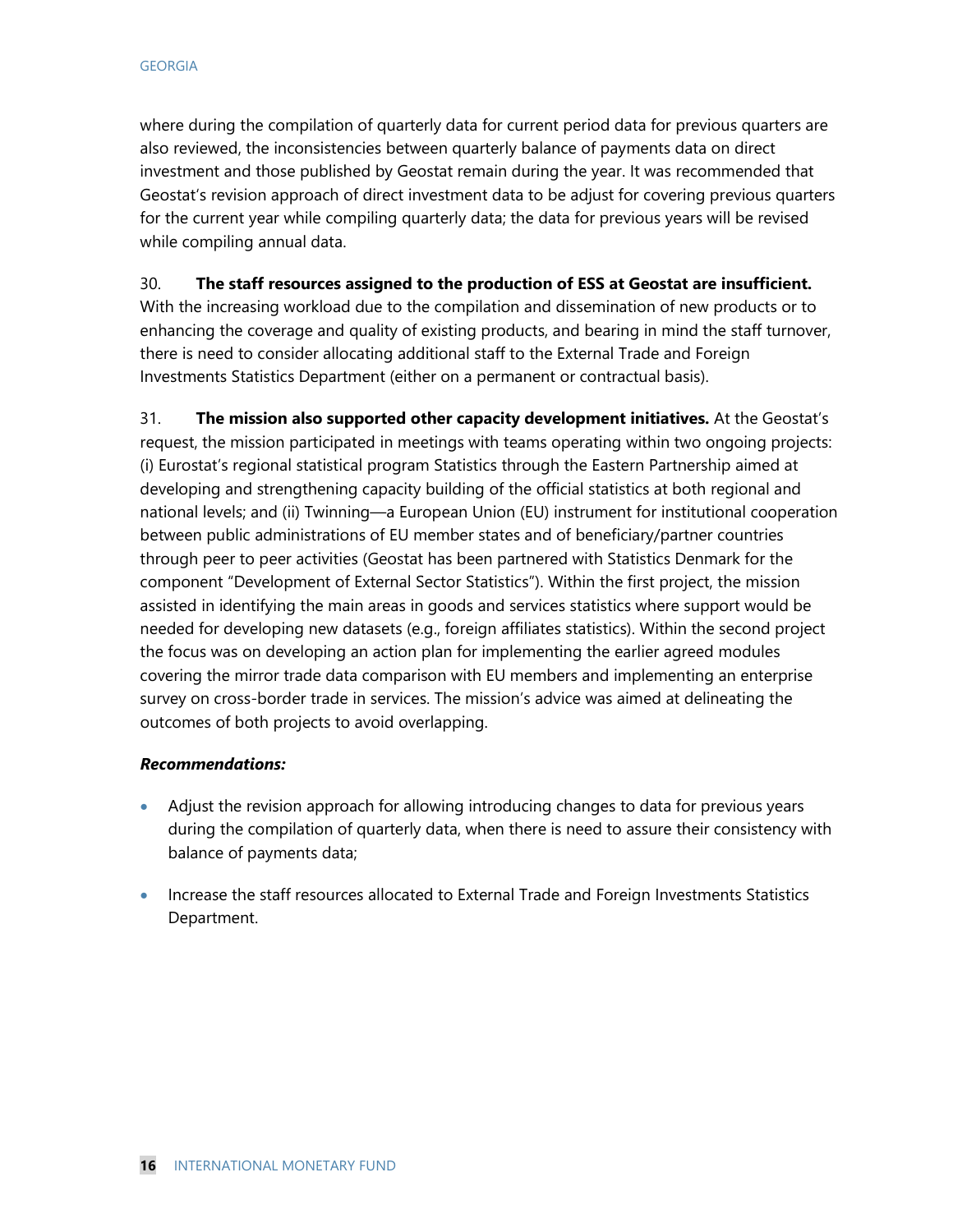# **Appendix I. Officials Met During the Mission**

| <b>Name</b>                            | <b>Institution</b>                                      |
|----------------------------------------|---------------------------------------------------------|
| Geostat                                |                                                         |
| Gogita Todradze                        | Director                                                |
| Lia Dzebisauri                         | Head, External Trade and Foreign Investments Statistics |
|                                        | Department                                              |
| Nino Maisuradze                        | Head, Foreign Investments Statistics Division           |
| Eka Jananashvili                       | Head, External Trade Statistics Division                |
| Giorgi Sanadze                         | Head, Business Statistics Department                    |
| Badri Kvachadze                        | Head, Tourism Statistics Division                       |
| <b>National Bank of Georgia</b>        |                                                         |
| Archil Mestvirishvili                  | Vice-Governor                                           |
| Archil Imnaishvili                     | Head, Department of Macroeconomics and Statistics       |
| Vakhtang Pkhakadze                     | Head, Balance of Payments Statistics Division           |
| <b>Expertise France</b>                |                                                         |
| Thierry Coulet                         | Key Expert, Macroeconomic Statistics                    |
| Angela Guznac                          | Project Manager, Economic and Financial Governance      |
|                                        | Department                                              |
| eMoney                                 |                                                         |
| Tengiz Lashkhi                         | <b>CEO</b>                                              |
| Nodia, Urumashvili & Partners          |                                                         |
| Eprem Urumashvili                      | Partner                                                 |
| <b>Twinning Project (Denmark)</b>      |                                                         |
| Mr. Steen B. Pedersen                  | Project RTA, Statistics Denmark                         |
| Mr. Søren Rich                         | <b>Statistics Denmark</b>                               |
| Mr. Stefan Ansbro                      | <b>Statistics Denmark</b>                               |
| <b>Gambling Association of Georgia</b> |                                                         |
| Zurab Beruashvili                      | President, Gambling Association of Georgia              |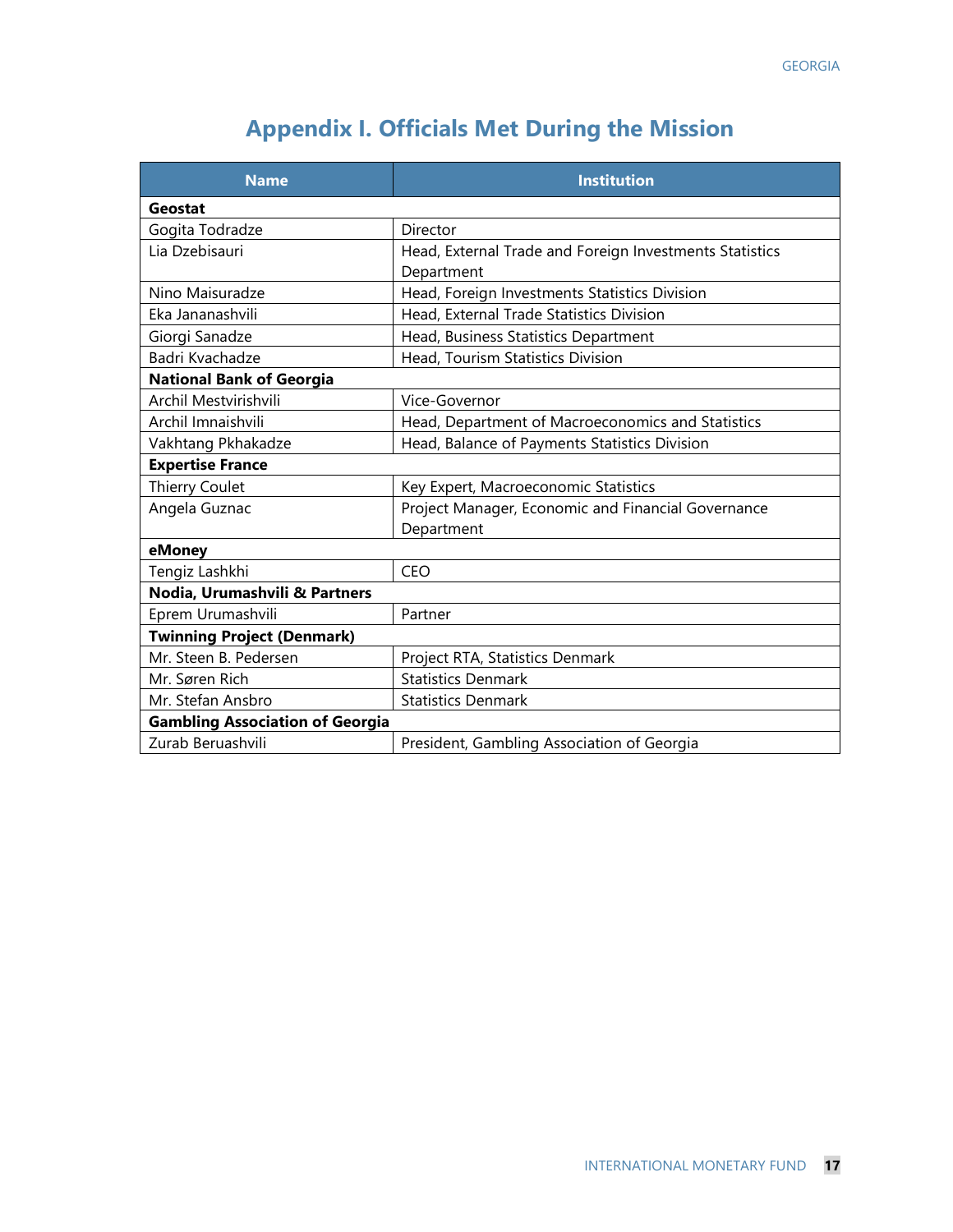# **Appendix II. Questionnaire on Crypto Assets**

#### **(Annex to the Survey Questionnaire on External Economic Activities of Enterprises)**

| <b>Crypto currency</b>                                              |          | <b>Total</b>  | Q <sub>1</sub> | Q <sub>2</sub> | Q <sub>3</sub> | Q4             |
|---------------------------------------------------------------------|----------|---------------|----------------|----------------|----------------|----------------|
| A                                                                   | B        | $\mathcal{C}$ | C <sub>1</sub> | C <sub>2</sub> | C <sub>3</sub> | C <sub>4</sub> |
| Number of Bitcoins mined during the<br>reported period              | Units    |               |                |                |                |                |
| Value of Bitcoins mined (at price of<br>the day of the transaction) | Currency |               |                |                |                |                |
| Fees received for validating the<br>transactions                    | Currency |               |                |                |                |                |
| Number of Bitcoins sold to<br>nonresidents                          | Units    |               |                |                |                |                |
| Of which though the domestic<br>intermediary (e.g., E-Money)        | Units    |               |                |                |                |                |
|                                                                     |          |               |                |                |                |                |
| <b>Funds received from parent</b>                                   |          |               |                |                |                |                |
| company                                                             |          |               |                |                |                |                |
| Other than loans and funds in                                       | Currency |               |                |                |                |                |
| equity                                                              |          |               |                |                |                |                |
| Fixed assets (e.g., computers,<br>servers, etc.)                    | Currency |               |                |                |                |                |
| Intellectual property                                               | Currency |               |                |                |                |                |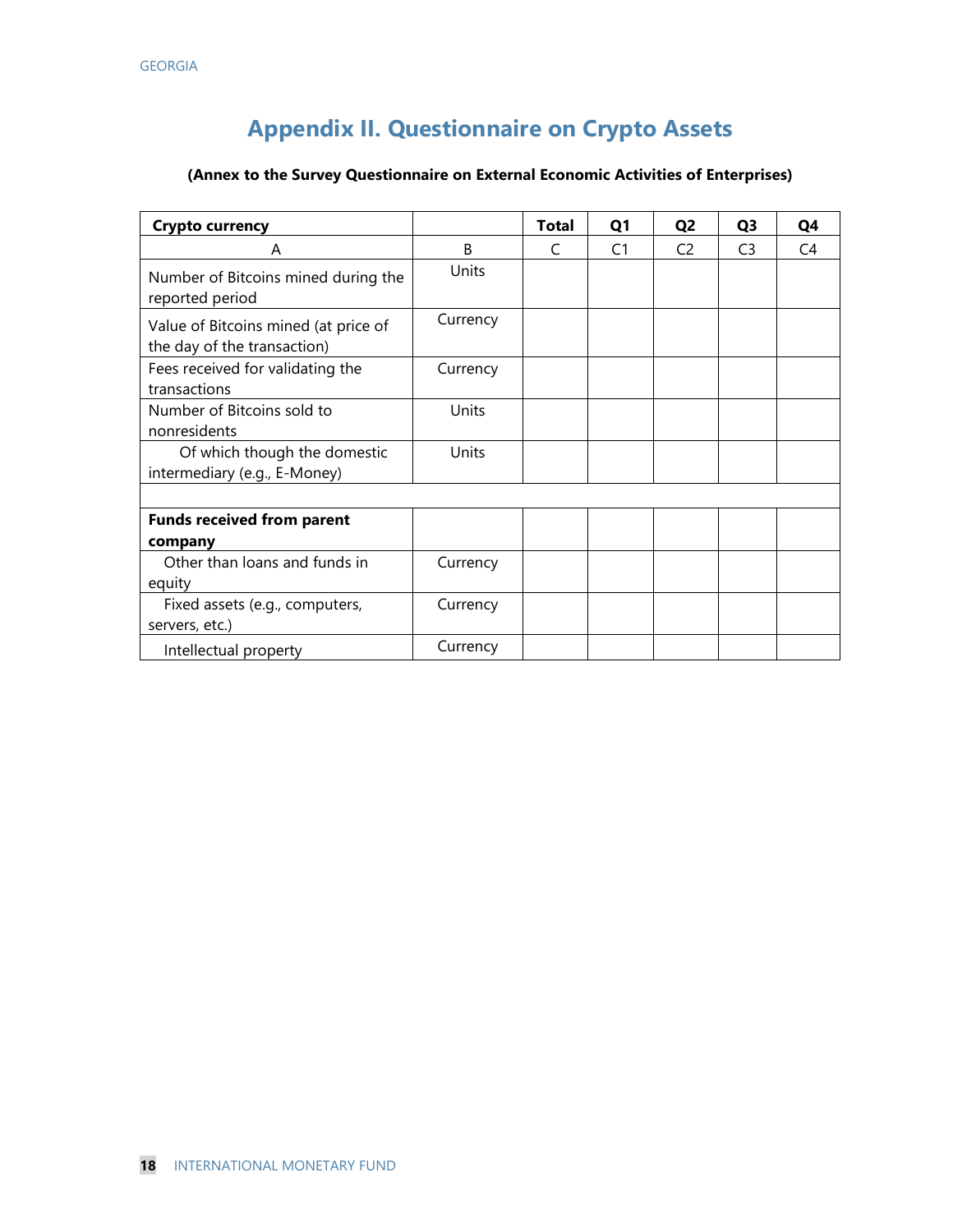### **Appendix III. Criteria for Determining Loan Liabilities Between Affiliates (based on** *2014 External Debt Statistics: Guide for Compilers and Users)*

- Paragraph 2.4. For a liability to be included in external debt, it must exist and be outstanding. **The decisive consideration is whether a creditor owns a claim on the debtor.**
- Paragraph 2.7. **It is the future requirement to make payments, not the form of those payments**, that determines whether a liability is a debt instrument or not.
- Paragraph 2.8. Once again, **it is the requirement to make the payment that determines whether the liability is debt**, rather than the timing of the payment.
- Paragraph 2.10. Contingent liabilities … are defined as **arrangements under which one or more conditions must be fulfilled** before a financial transaction takes place.
- Paragraph 2.25. The guiding principle for whether claims and liabilities exist and are outstanding is determined at any moment in time by the principle of ownership. **The creditor owns a claim on the debtor, and the debtor has a liability to the creditor. … The accrual basis matches the time of recording with the timing of events** giving rise to the actual resource flows.
- Paragraph 2.26. When a transaction occurs in financial assets, the date of the change of ownership (the value date), and so the day the position is recorded, is **when both creditor and debtor have recorded the claim and liability, respectively, in their books**.
- Paragraph 3.17. The debt instruments within the direct investment category of balance of payments cover borrowing and lending of funds—including debt securities and suppliers' credits (e.g., trade credit and advances)—**among direct investors and related subsidiaries, branches, and associates**.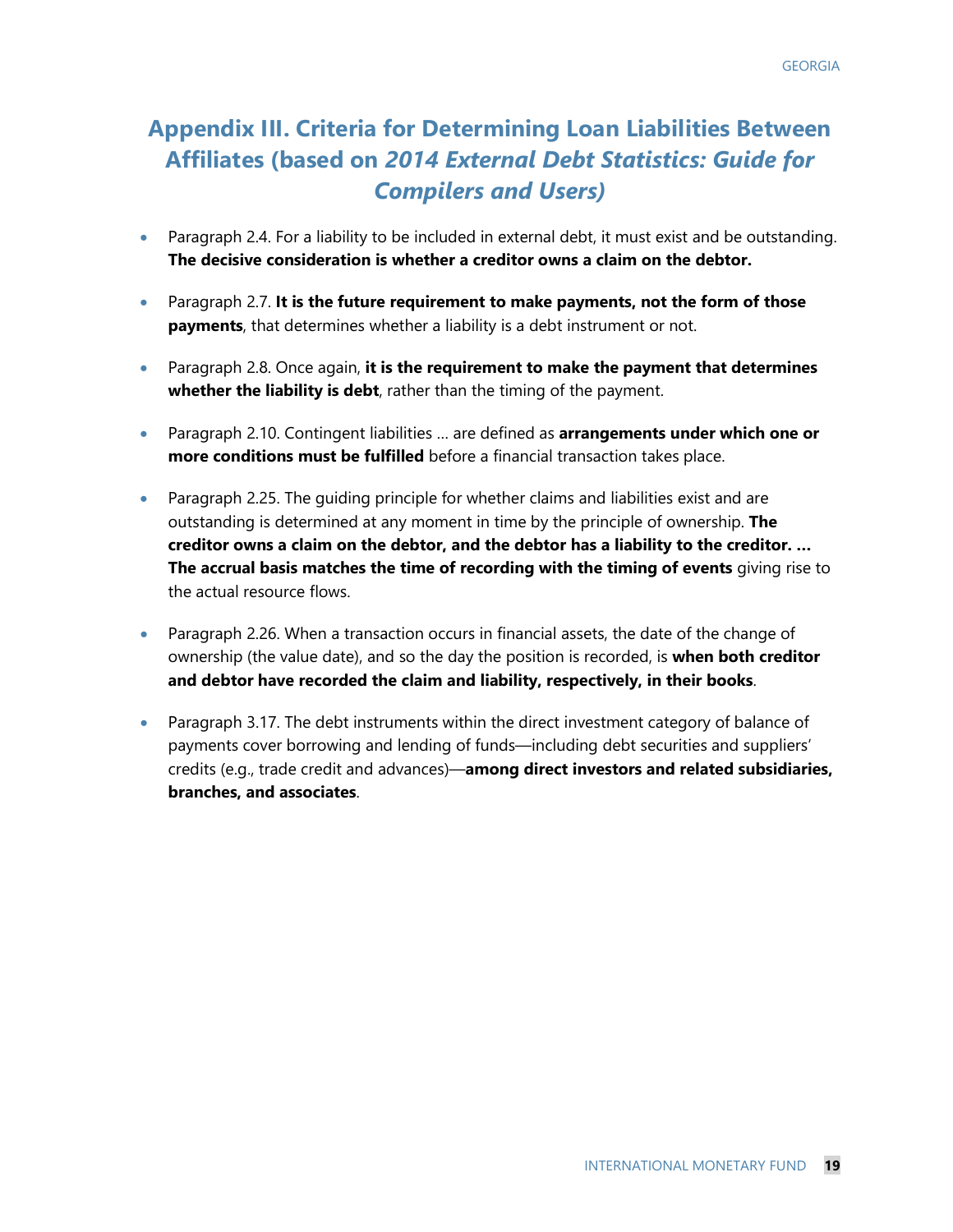# **Appendix IV. Progress on Implementation of 2016 Mission's Recommendations**

|                 |                                                                                                                                                                    | <b>Risk Assumptions/</b>                                                                     | <b>Target</b>                                                                   |                                                                                                                                                                                                                                             |  |
|-----------------|--------------------------------------------------------------------------------------------------------------------------------------------------------------------|----------------------------------------------------------------------------------------------|---------------------------------------------------------------------------------|---------------------------------------------------------------------------------------------------------------------------------------------------------------------------------------------------------------------------------------------|--|
| <b>Priority</b> | <b>Action/Milestone</b><br><b>Verifiable Indicators</b>                                                                                                            |                                                                                              | <b>Completion Date</b>                                                          | <b>Implementation Status</b>                                                                                                                                                                                                                |  |
|                 | Data collection and compilation                                                                                                                                    |                                                                                              |                                                                                 |                                                                                                                                                                                                                                             |  |
| H               | Review quarterly the ratios applied for<br>adjusting the trade in goods data based<br>on trade partners' data (benchmark<br>action)                                | Ratios reviewed and data on<br>goods in balance of<br>payments adjusted<br>accordingly       | Quarterly,<br>beginning in<br>June 2017 with<br>compilation of<br>data for 2016 | Completed.                                                                                                                                                                                                                                  |  |
| H               | Collaborate with Customs for contacting<br>the partner countries for cross-checking<br>the discrepancies in mirror data (in case<br>of considerable discrepancies) | Goods data adjusted based<br>on information gathered by<br>Customs from partner<br>countries | As needed                                                                       | Ongoing.<br>Work will start within the Twinning<br>project,<br>subcomponent 1.1 Mirror<br>Comparison in International<br>Merchandise Trade Statistics (IMTS)<br>under the component 1.<br>Development of the External Sector<br>Statistics. |  |
| Η               | Request from Statistics Canada (or, if<br>needed, from Canada Border Services<br>Agency) information on export prices for<br>hepatitis C medicines                 | Query sent                                                                                   | February 2017                                                                   | Completed.<br>The answer form the Statistics<br>Canada was that such transactions<br>are on a humanitarian basis and are<br>registered at invoice price 1 USD.                                                                              |  |
| H               | Adjust data on value of imported<br>hepatitis C medicines based on<br>information received from Canadian<br>counterpart (benchmark action)                         | Balance of payments and<br>IMTS data adjusted                                                | February 2017                                                                   | Completed.<br>Adjustments made based on<br>information from some international<br>publications.                                                                                                                                             |  |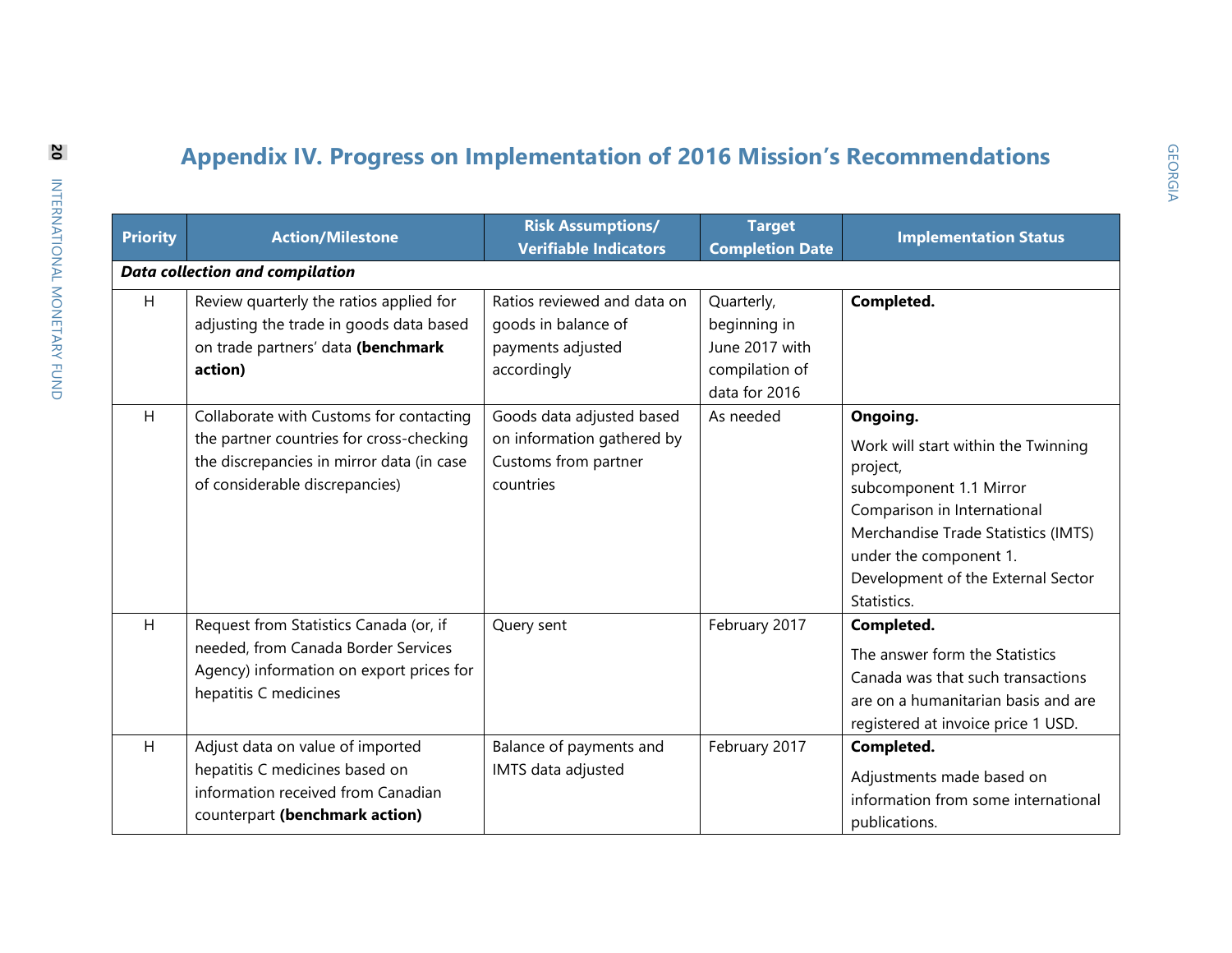| <b>Priority</b> | <b>Action/Milestone</b>                                                                                                                                                                                                                                                                      | <b>Risk Assumptions/</b><br><b>Verifiable Indicators</b>                                | <b>Target</b><br><b>Completion Date</b> | <b>Implementation Status</b>                                                                                                                         |
|-----------------|----------------------------------------------------------------------------------------------------------------------------------------------------------------------------------------------------------------------------------------------------------------------------------------------|-----------------------------------------------------------------------------------------|-----------------------------------------|------------------------------------------------------------------------------------------------------------------------------------------------------|
| H               | Incorporate coordinated adjustments to<br>Customs and Service Agency of Ministry<br>of Internal Affairs of Georgia (SAMIA)<br>data on import/export of cars and other<br>types of commodities for assuring<br>consistency between balance of<br>payments and IMTS data                       | Consistent adjustments are<br>introduced in balance of<br>payments and IMTS             | Regularly                               | Ongoing.<br>Analysis conducted. With 2019<br>mission's assistance, the adjustment<br>techniques were developed, as<br>described in the report above. |
| H               | Adjust the survey form for Survey on<br>External Economic Activities (SEEA)<br>based on changes suggested by the<br>mission and agreed with compiles                                                                                                                                         | Discrepancy is investigated<br>and resolved                                             | February 2017                           | Completed.                                                                                                                                           |
| H               | Adjust the software for processing the<br>SEEA data with the view to introducing<br>additional validation and checking<br>procedures recommended by the<br>mission                                                                                                                           | Software adjusted                                                                       | March 2017                              | Completed.                                                                                                                                           |
| H               | Explore the feasibility of excluding from<br>SEEA the part "International services"<br>and of launching a separate survey on<br>trade in services                                                                                                                                            | Feasibility assessed                                                                    | March 2017                              | Ongoing.<br>The work will be conducted within<br>the Twinning project, subcomponent<br>1.2 International Trade in Services<br>Statistics.            |
| M               | Explore the feasibility of moving of<br>quarterly SEEA from census to sample. If<br>approved, selection of respondents for<br>the quarterly sample for each SEEA part<br>(direct investment and debt liabilities)<br>should be done to assure large<br>representativeness (coverage of about | Feasibility assessed and<br>needed steps undertaken<br>based on assessment's<br>results | May 2017                                | Ongoing.<br>Geostat is looking for the best<br>practice of sampling survey on FDI.                                                                   |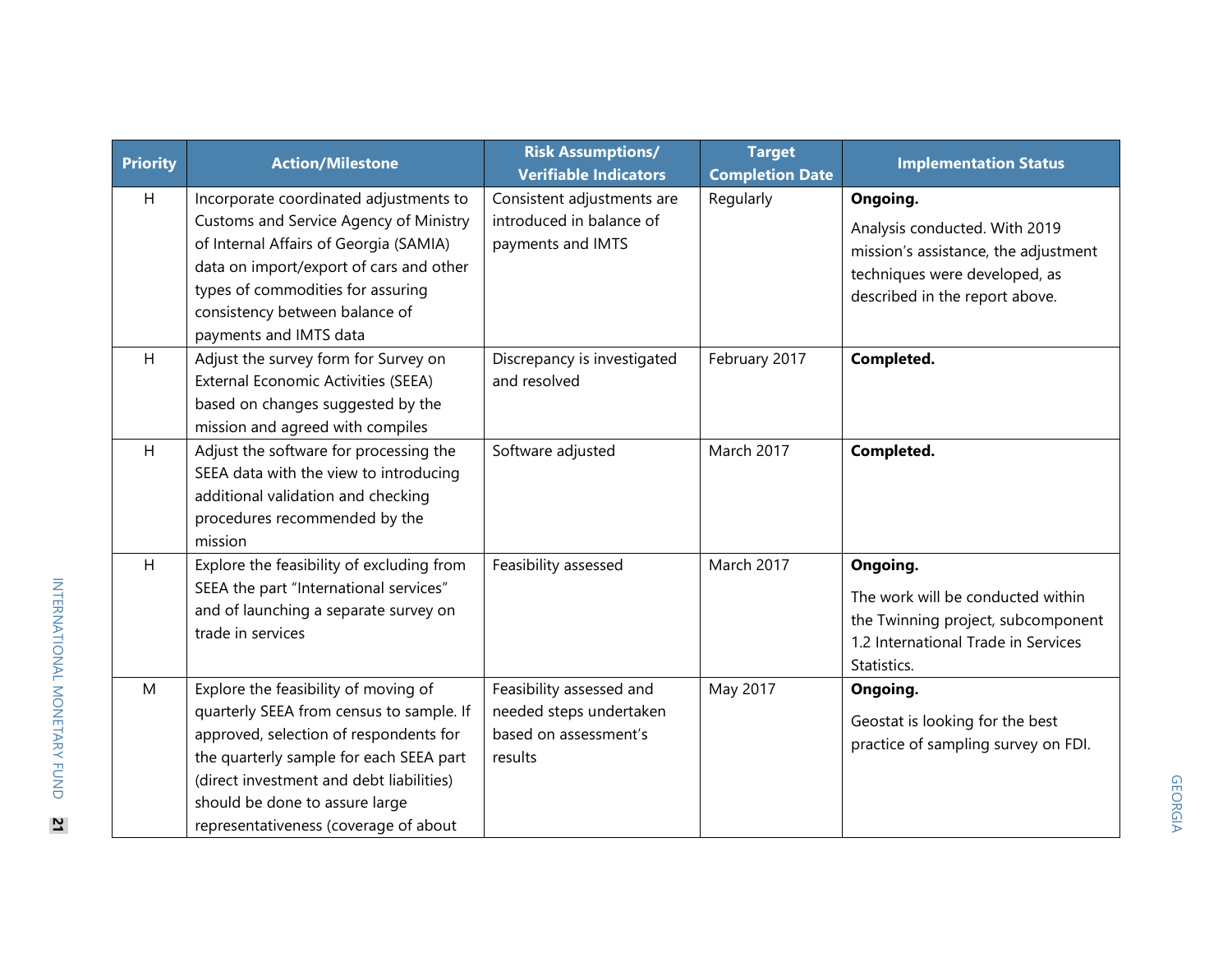| Priority | <b>Action/Milestone</b>                   | <b>Risk Assumptions/</b><br><b>Verifiable Indicators</b> | <b>Target</b><br><b>Completion Date</b> | <b>Implementation Status</b> |  |  |  |
|----------|-------------------------------------------|----------------------------------------------------------|-----------------------------------------|------------------------------|--|--|--|
|          | 85% of total investment and 100% of       |                                                          |                                         |                              |  |  |  |
|          | debt liabilities)                         |                                                          |                                         |                              |  |  |  |
| H        | Start compiling position data for direct  | Position data for direct                                 | <b>March 2018</b>                       | Completed.                   |  |  |  |
|          | investment (DI) in an integrated format   | investment in an integrated                              |                                         |                              |  |  |  |
|          |                                           | format compiled and                                      |                                         |                              |  |  |  |
|          |                                           | disseminated                                             |                                         |                              |  |  |  |
| H        | Review the DI time series compiled by     | Revision conducted, changes                              | December 2017                           | Completed.                   |  |  |  |
|          | Geostat and NBG and introduce             | made, consistency achieved                               |                                         |                              |  |  |  |
|          | necessary changes to assure their         |                                                          |                                         |                              |  |  |  |
|          | consistency (benchmark action)            |                                                          |                                         |                              |  |  |  |
| H        | Conduct consistency check between DI      | Direct investment data                                   | Each year before                        | Completed.                   |  |  |  |
|          | data disseminated on Geostat website      | disseminated on national                                 | submitting CDIS                         |                              |  |  |  |
|          | with Coordinated Direct Investment        | webpage and CDIS data                                    | data                                    |                              |  |  |  |
|          | Survey (CDIS) data reported to IMF        | reported to IMF are                                      |                                         |                              |  |  |  |
|          |                                           | consistent                                               |                                         |                              |  |  |  |
| M        | Start compiling the balance of payments   | Separate balance of                                      | February 2017                           | Completed.                   |  |  |  |
|          | and IIP data for nonfinancial             | payments and IIP data for                                |                                         |                              |  |  |  |
|          | corporations for sectoral accounts        | NFC compiled                                             |                                         |                              |  |  |  |
|          | purposes                                  |                                                          |                                         |                              |  |  |  |
|          | Revision, dissemination, and staff issues |                                                          |                                         |                              |  |  |  |
| H        | Implement the revision policy of direct   | Revision conducted and                                   | Starting with                           | Completed.                   |  |  |  |
|          | investment data covering previous         | revised data disseminated                                | compilation of                          |                              |  |  |  |
|          | quarters for the current year while       |                                                          | annual data for                         |                              |  |  |  |
|          | compiling quarterly data and previous     |                                                          | 2016                                    |                              |  |  |  |
|          | five years while compiling annual data    |                                                          |                                         |                              |  |  |  |
| M        | Review the dissemination format of        | Dissemination format                                     | Starting with data                      | Completed.                   |  |  |  |
|          | direct investment data on national        | reviewed and improved                                    | for 2016                                |                              |  |  |  |
|          | webpage (e.g., DI inflows and outflows)   |                                                          |                                         |                              |  |  |  |